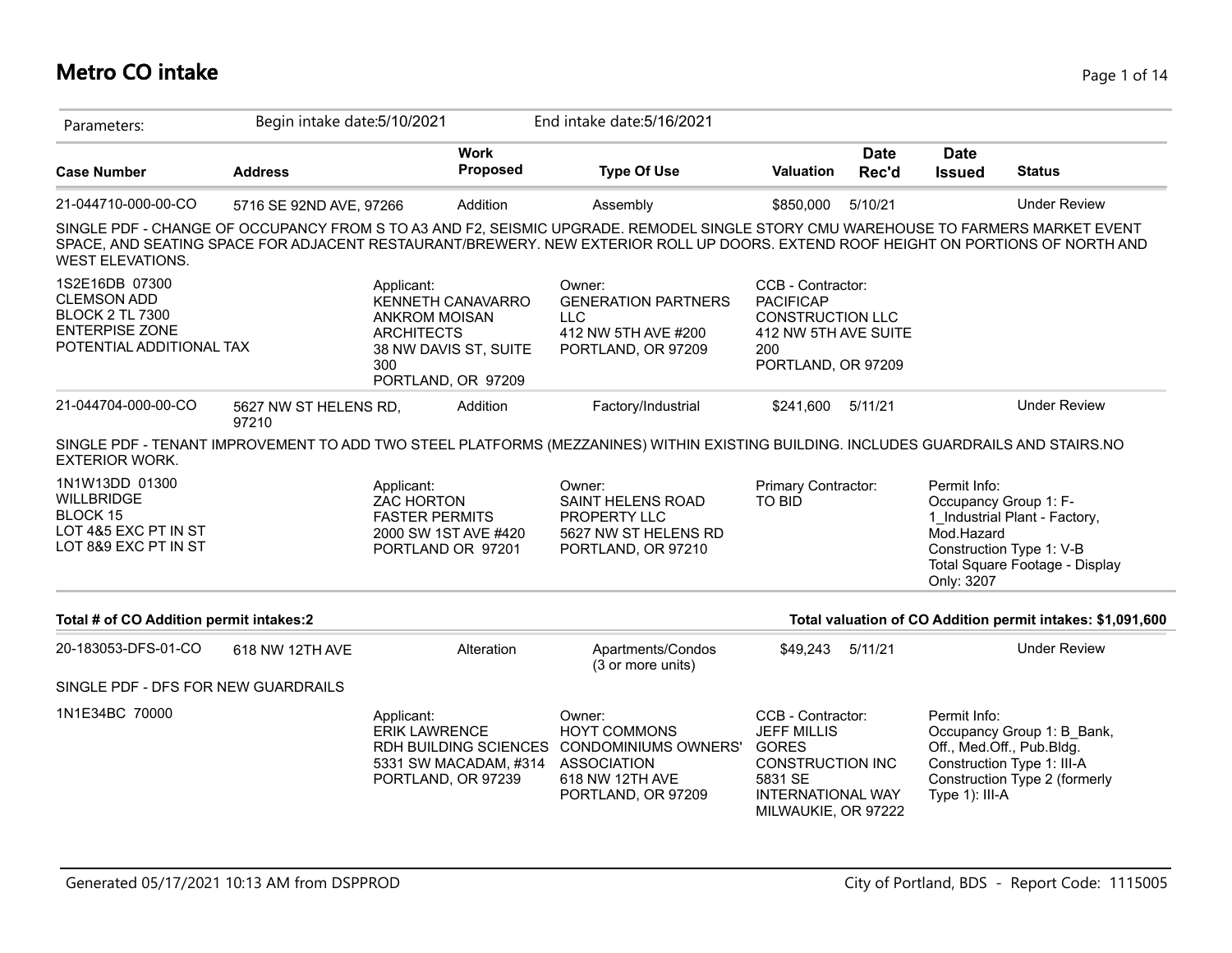## **Metro CO intake** Page 2 of 14

| Parameters:                                                                                                      | Begin intake date: 5/10/2021                                           |                                                                                                    | End intake date: 5/16/2021                                                                                                          |                                                                                                                                |                      |                                                               |                                                                                 |
|------------------------------------------------------------------------------------------------------------------|------------------------------------------------------------------------|----------------------------------------------------------------------------------------------------|-------------------------------------------------------------------------------------------------------------------------------------|--------------------------------------------------------------------------------------------------------------------------------|----------------------|---------------------------------------------------------------|---------------------------------------------------------------------------------|
| <b>Case Number</b>                                                                                               | <b>Address</b>                                                         | <b>Work</b><br>Proposed                                                                            | <b>Type Of Use</b>                                                                                                                  | <b>Valuation</b>                                                                                                               | <b>Date</b><br>Rec'd | <b>Date</b><br><b>Issued</b>                                  | <b>Status</b>                                                                   |
| 21-041129-000-00-CO                                                                                              | 6020 SW 25TH AVE, 97239                                                | Alteration                                                                                         | Apartments/Condos<br>(3 or more units)                                                                                              | \$49,000                                                                                                                       | 5/10/21              |                                                               | <b>Under Review</b>                                                             |
|                                                                                                                  | ASSEBMLIES.**21-041129/38/40/41 CO ON SAME SET OF PLANS**              |                                                                                                    | SINGLE PDF - REMOVE AND REPLACE FRONT ELEVATION CANTILEVERED DECK ASSEMBLY DOWN TO DECK FRAMING INCLUDING MEMBRANE AND GUARD WALL   |                                                                                                                                |                      |                                                               |                                                                                 |
| 1S1E16CB 90000                                                                                                   | 420                                                                    | Applicant:<br>NATHAN ARNOLD<br><b>FASTER PERMITS</b><br>2000 SW 1ST AVE SUITE<br>PORTLAND OR 97201 | Owner:<br><b>ASSOCIATION OF UNIT</b><br><b>OWNERS</b><br>6020 SW 25TH AVE<br>PORTLAND, OR 97239                                     | Primary Contractor:<br>TO BID                                                                                                  |                      | Permit Info:                                                  | Occupancy Group 1: R-<br>2 Residential Multi-family<br>Construction Type 1: V-B |
| 21-046937-000-00-CO                                                                                              | 1150 NW 17TH AVE, 97209                                                | Alteration                                                                                         | Assembly                                                                                                                            | \$299.804                                                                                                                      | 5/14/21              |                                                               | <b>Under Review</b>                                                             |
|                                                                                                                  | KITCHEN AREA, BAR AREA, SEATING AREA, AND THROWING AREA W/21-046938-MT |                                                                                                    | SINGLE PDF - TI FOR FIRST TIME TENANT: CHANGE OF OCCUPANCY FROM B TO A FOR NEW BAR AND RESTAURANT: ADD NEW INTERIOR WALLS TO CREATE |                                                                                                                                |                      |                                                               |                                                                                 |
| 1N1E33AB 00700<br><b>COUCHS ADD</b><br>BLOCK 206<br>N 44.83' OF LOT 7                                            | 420                                                                    | Applicant:<br>MIKE COYLE<br><b>FASTER PERMITS</b><br>2000 SW 1ST AVE, STE<br>PORTLAND, OR 97201    | Owner:<br>NORTHRUP STREET<br>PROPERTIES LLC<br>1116 NW 17TH AVE<br>PORTLAND, OR 97209-2403 PORTLAND, OR 97211                       | CCB - Contractor:<br><b>WHITE DOG</b><br>CONSTRUCTION INC<br>1225 NE RUSSET ST                                                 |                      | Permit Info:<br>2 Restaurant                                  | Occupancy Group 1: A-<br>Construction Type 1: III-B                             |
| 21-046390-000-00-CO                                                                                              | 15910 NE SANDY BLVD,<br>97230                                          | Alteration                                                                                         | Assembly                                                                                                                            | \$125,000                                                                                                                      | 5/14/21              |                                                               | <b>Under Review</b>                                                             |
|                                                                                                                  | SINGLE PDF - REMODEL CLUBHOUSE, ACCESSIBLE BATHROOM UPGRADE.           |                                                                                                    |                                                                                                                                     |                                                                                                                                |                      |                                                               |                                                                                 |
| 1N2E24DD 00500                                                                                                   | INC.                                                                   | Applicant:<br>CHRIS FARIAS<br><b>BUILDING RESOURCES</b><br>18386 REDMOND WAY<br>REDMOND, WA 98052  | Owner:<br>FAIRFIELD COLUMBIA<br><b>RIDGE LLC</b><br>5355 MIRA SORRENTO PL<br>#100<br>SAN DIEGO, CA 92121                            | CCB - Contractor:<br><b>BUILDING RESOURCES</b><br><b>INC</b><br>4290 W CHINDEN BLVD<br><b>SUITE B</b><br>GARDEN CITY, ID 83714 |                      | Permit Info:<br>Occupancy Group 1: A-<br>3 Assembly - General | Construction Type 1: V-B                                                        |
| 20-146115-DFS-03-CO                                                                                              | 2400 NE BROADWAY, 97232                                                | Alteration                                                                                         | Assembly                                                                                                                            | \$45.000                                                                                                                       | 5/13/21              |                                                               | <b>Under Review</b>                                                             |
|                                                                                                                  | SINGLE PDF - DFS FOR HANDRAILS, GUARDRAILS & SHIPS LADDER              |                                                                                                    |                                                                                                                                     |                                                                                                                                |                      |                                                               |                                                                                 |
| 1N1E25CC 14300<br>CARTERS ADD TO E P<br>BLOCK <sub>2</sub><br>W 1' OF LOT 2 EXC PT IN ST<br>LOT 3&4 EXC PT IN ST |                                                                        | Applicant:<br><b>Colin Russell</b><br>342 SW 2nd Ave                                               | Owner:<br><b>HARDER DAY LLC</b><br>PO BOX 18098<br>PORTLAND, OR 97218                                                               | CCB - Contractor:<br>HOWSER STEEL INC<br>8235 N KERBY AVE<br>PORTLAND, OR 97217-<br>1016                                       |                      |                                                               |                                                                                 |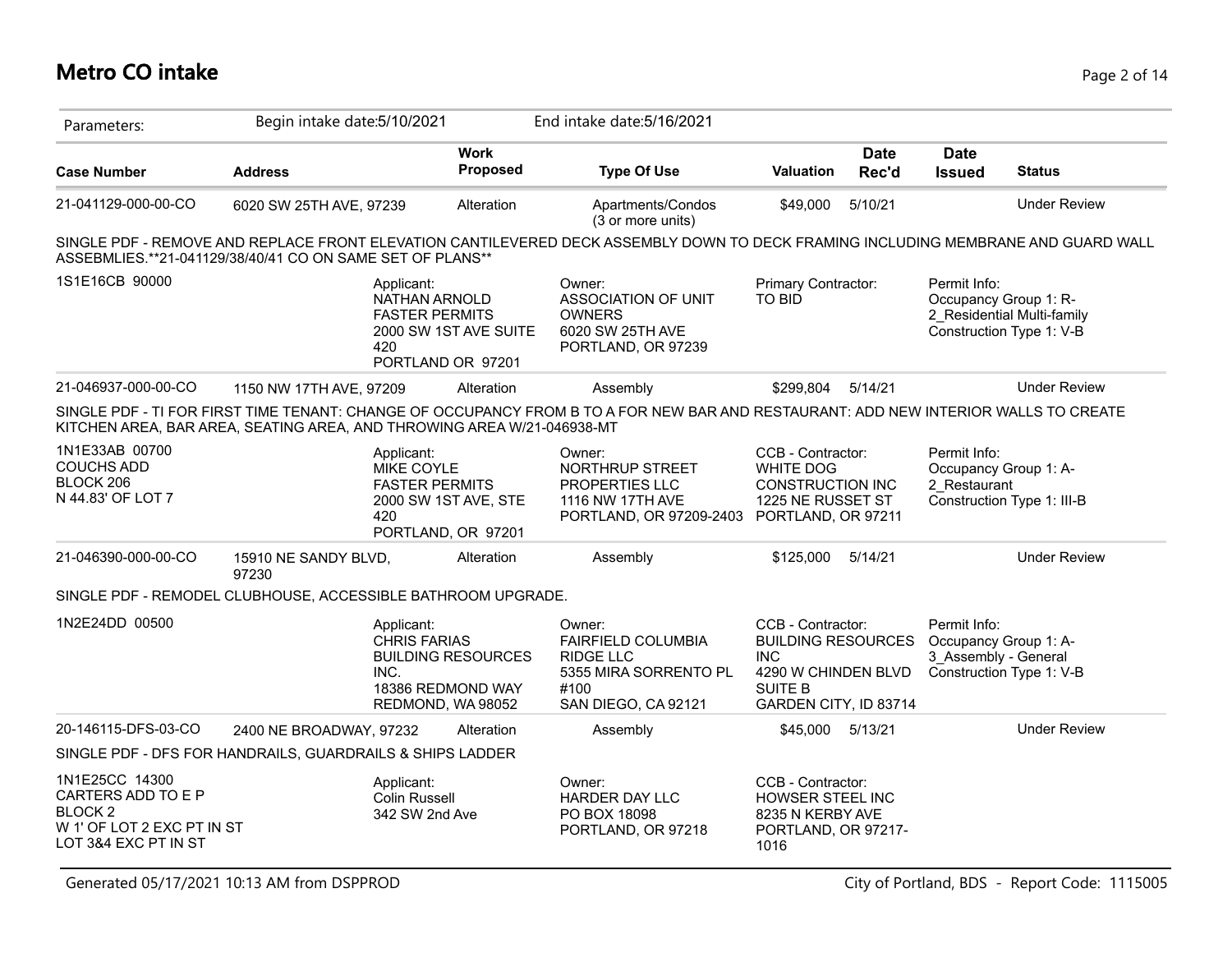## **Metro CO intake** Page 3 of 14

| Parameters:                                                                                                 | Begin intake date: 5/10/2021  |                                                                     |                                             | End intake date: 5/16/2021                                                                                                      |                                                                                                                                   |                      |                              |                                                                                     |
|-------------------------------------------------------------------------------------------------------------|-------------------------------|---------------------------------------------------------------------|---------------------------------------------|---------------------------------------------------------------------------------------------------------------------------------|-----------------------------------------------------------------------------------------------------------------------------------|----------------------|------------------------------|-------------------------------------------------------------------------------------|
| <b>Case Number</b>                                                                                          | <b>Address</b>                |                                                                     | <b>Work</b><br>Proposed                     | <b>Type Of Use</b>                                                                                                              | <b>Valuation</b>                                                                                                                  | <b>Date</b><br>Rec'd | <b>Date</b><br><b>Issued</b> | <b>Status</b>                                                                       |
| 19-215036-REV-01-CO                                                                                         | 1210 NW 10TH AVE, 97209       |                                                                     | Alteration                                  | Assembly                                                                                                                        | \$0                                                                                                                               | 5/12/21              |                              | <b>Under Review</b>                                                                 |
|                                                                                                             |                               |                                                                     |                                             | SINGLE PDF - CHANGES TO MECHANICAL THAT REQUIRE CEILING PLAN REVISIONS AND OTHER INTERIOR APPROVED PLANS. W/19-215050-REV-01-MT |                                                                                                                                   |                      |                              |                                                                                     |
| 1N1E34BB 70000<br>PINNACLE CONDOMINIUMS<br><b>GENERAL COMMON ELEMENTS</b>                                   |                               | Applicant:<br>ZAC HORTON<br><b>FASTER PERMITS</b><br>420            | 2000 SW 1ST AVE SUITE<br>PORTLAND, OR 97201 | Owner:<br>PINNACLE CONDOMINIUMS J & K PROJECT<br><b>OWNERS' ASSN</b><br>809 NW 11TH AVE<br>PORTLAND, OR 97209                   | CCB - Contractor:<br>MANAGEMENT<br><b>CONSULTANTS LLC</b><br>350 MCDONNELL<br><b>STREET</b><br>LEWISVILLE, TX 75057               |                      |                              |                                                                                     |
| 20-146115-DFS-02-CO                                                                                         | 2400 NE BROADWAY, 97232       |                                                                     | Alteration                                  | Assembly                                                                                                                        | \$30,583 5/12/21                                                                                                                  |                      |                              | <b>Under Review</b>                                                                 |
| SINGLE PDF - DFS FOR WALK-IN COOLER                                                                         |                               |                                                                     |                                             |                                                                                                                                 |                                                                                                                                   |                      |                              |                                                                                     |
| 1N1E25CC 14300<br>CARTERS ADD TO E P<br><b>BLOCK2</b><br>W 1' OF LOT 2 EXC PT IN ST<br>LOT 3&4 EXC PT IN ST |                               | Applicant:<br><b>JEFF BROWN</b><br>PO BOX 86                        | ROYAL MECHANICAL<br>SHERWOOD OR 97140       | Owner:<br><b>HARDER DAY LLC</b><br>PO BOX 18098<br>PORTLAND, OR 97218                                                           | CCB - Contractor:<br>ROYAL MECHANICAL<br><b>LLC</b><br>PO BOX 86<br>SHERWOOD, OR 97140                                            |                      |                              |                                                                                     |
| 20-134204-DFS-12-CO                                                                                         | 7150 NE AIRPORT WAY,<br>97218 |                                                                     | Alteration                                  | <b>Business</b>                                                                                                                 |                                                                                                                                   | $$1$ $5/11/21$       | 5/11/21                      | Issued                                                                              |
|                                                                                                             |                               |                                                                     |                                             | PDX - PACR - RCC - DFS-12 - Seismic bracing for technology equipment in the MDF room, IDF room, and radio rooms                 |                                                                                                                                   |                      |                              |                                                                                     |
| 1N2E08 00300                                                                                                |                               | Applicant:<br><b>AUSTIN CHEADLE</b><br><b>FASTER PERMITS</b><br>420 | 2000 SW 1ST AVE SUITE<br>PORTLAND, OR 97201 | Owner:<br>PORT OF PORTLAND<br>PO BOX 3529<br>PORTLAND, OR 97208-3529 COMPANY                                                    | CCB - Contractor:<br><b>JE DUNN</b><br><b>CONSTRUCTION</b><br>1001 LOCUST<br>KANSAS CITY, MO 64106                                |                      |                              |                                                                                     |
| 21-046126-000-00-CO                                                                                         | 2764 NW THURMAN ST,<br>97210  |                                                                     | Alteration                                  | <b>Business</b>                                                                                                                 | \$100,000 5/13/21                                                                                                                 |                      |                              | <b>Under Review</b>                                                                 |
|                                                                                                             |                               |                                                                     |                                             | SINGLE PDF - TENANT IMPROVEMENT, RECONFIGURE INTERIOR WALLS, MODIFY EXISTING BATHROOM TO MEET ACCESSIBILITY REQUIREMENTS.       |                                                                                                                                   |                      |                              |                                                                                     |
| 1N1E29DC 08700                                                                                              |                               | Applicant:<br><b>MARTHA ROARK</b><br><b>STEM BAR</b><br>ST          | 1015 NE KILLINGSWORTH<br>PORTLAND, OR 97211 | Owner:<br>PORTLANDIA HOLDINGS<br><b>LLC</b><br>2768 NW THURMAN ST<br>PORTLAND, OR 97210-2205                                    | CCB - Contractor:<br>AMERICAN LEGACY<br><b>HOMES &amp;</b><br><b>CONSTRUCTION LLC</b><br>1600 NE CHEHALEM DR<br>NEWBERG, OR 97132 |                      | Permit Info:                 | Occupancy Group 1: B_Bank,<br>Off., Med.Off., Pub.Bldg.<br>Construction Type 1: V-B |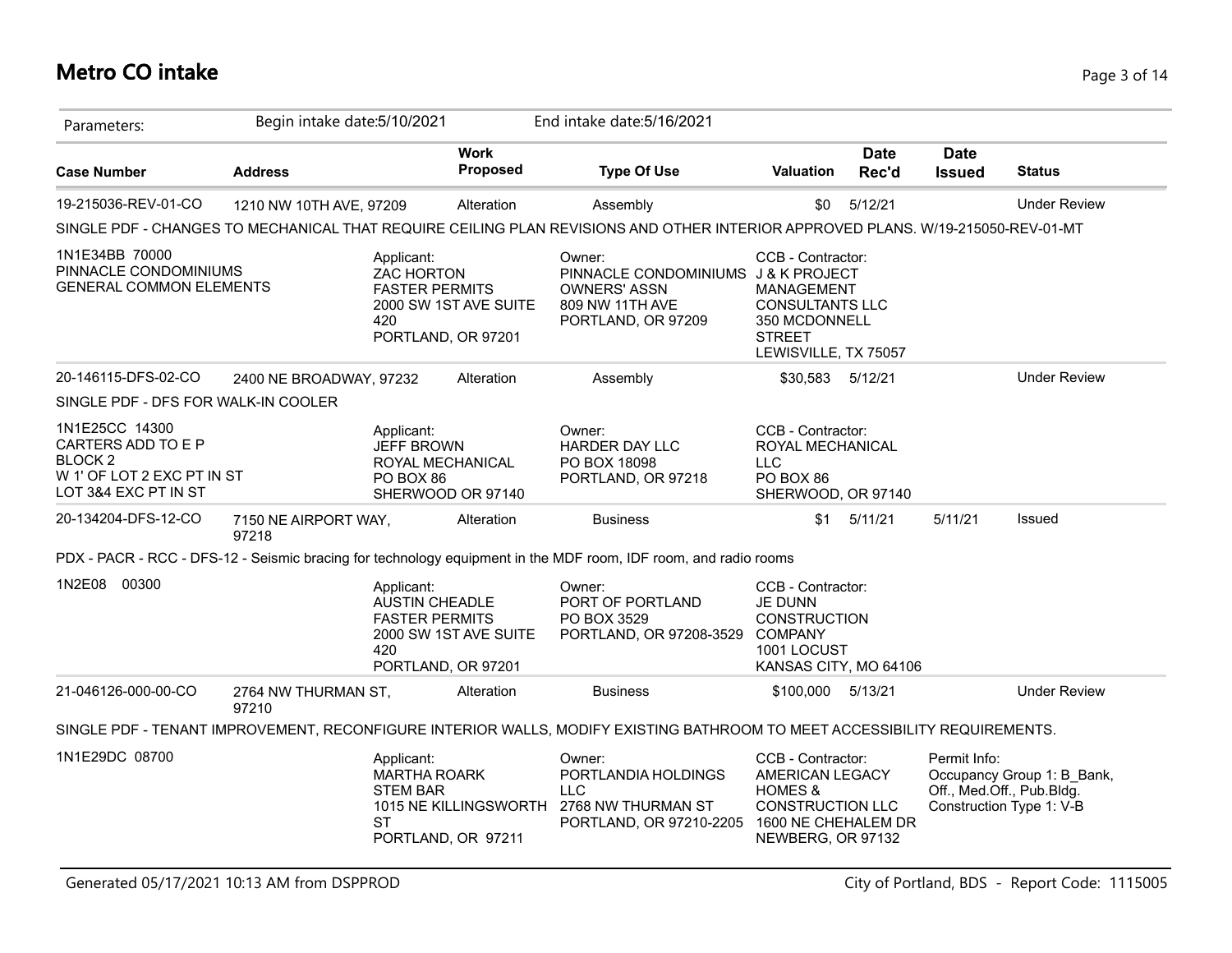### **Metro CO intake** Page 4 of 14

| Parameters:                                                                       | Begin intake date: 5/10/2021                                                                                                                                                                                    |                                                                         | End intake date: 5/16/2021                                                                                                                                                       |                                                                                                                         |                      |                              |                                                                                     |
|-----------------------------------------------------------------------------------|-----------------------------------------------------------------------------------------------------------------------------------------------------------------------------------------------------------------|-------------------------------------------------------------------------|----------------------------------------------------------------------------------------------------------------------------------------------------------------------------------|-------------------------------------------------------------------------------------------------------------------------|----------------------|------------------------------|-------------------------------------------------------------------------------------|
| <b>Case Number</b>                                                                | <b>Address</b>                                                                                                                                                                                                  | <b>Work</b><br>Proposed                                                 | <b>Type Of Use</b>                                                                                                                                                               | Valuation                                                                                                               | <b>Date</b><br>Rec'd | <b>Date</b><br><b>Issued</b> | <b>Status</b>                                                                       |
| 21-038337-000-00-CO                                                               | 22 NW 23RD PL, 97210                                                                                                                                                                                            | Alteration                                                              | <b>Business</b>                                                                                                                                                                  | \$460,000                                                                                                               | 5/12/21              |                              | <b>Under Review</b>                                                                 |
|                                                                                   | PDOX PS - TI FOR NEW TENANT - NO CHANGE OF OCCUPANCY - NEW WALLS AND PARTITIONS FOR ACCESSIBLE RESTROOMS, BREAK ROOM, OFFICES,<br>TREATMENT ROOMS, AND RECEPTION AREA. NEW ENTRY DOORS, CABINETRY AND FINISHES. |                                                                         |                                                                                                                                                                                  |                                                                                                                         |                      |                              |                                                                                     |
| 1N1E33CB 06400                                                                    | Applicant:<br><b>HILARY HUBBARD</b><br><b>ARCHITECTS</b><br>3137 GEARY BLVD<br>94118                                                                                                                            | HUBBARD GODFREY<br>SAN FRANCISCO, CA                                    | Owner:<br>SMS COMPANY L L C<br>30 NW 23RD PL<br>PORTLAND, OR 97210                                                                                                               | Primary Contractor:<br><b>TO BID</b>                                                                                    |                      |                              |                                                                                     |
| 21-045292-000-00-CO                                                               | 16234 SE DIVISION ST, 97236                                                                                                                                                                                     | Alteration                                                              | <b>Business</b>                                                                                                                                                                  | \$65,000                                                                                                                | 5/11/21              |                              | <b>Under Review</b>                                                                 |
|                                                                                   | SINGLE PDF - TENANT IMPROVEMENT FOR NEW RESTAURANT, CHANGE OF OCCUPANCY FROM M TO B. NEW INTERIOR WALLS TO CREATE KITCHEN AND<br>SEATING AREAS. NEW COVER OVER EXISTING ATTACHED TRASH ENCLOSURE.               |                                                                         |                                                                                                                                                                                  |                                                                                                                         |                      |                              |                                                                                     |
| 1S3E07BB 10800                                                                    | Applicant:<br>DARIN BOUSKA                                                                                                                                                                                      | <b>NW PRECISION DESIGN</b><br>17407 SW INKSTER DR<br>SHERWOOD, OR 97140 | Owner:<br>SIENA CAPITAL LLC<br>2001 6TH AVE #2300<br>SEATTLE, WA 98121                                                                                                           | CCB - Contractor:<br>PKNW CONSTRUCTION<br><b>LLC</b><br>PO BOX 3686<br>HILLSBORO, OR 97123                              |                      | Permit Info:                 | Occupancy Group 1: B Bank,<br>Off., Med.Off., Pub.Bldg.<br>Construction Type 1: V-B |
| 21-045255-000-00-CO                                                               | 5941 SE DIVISION ST, 97206                                                                                                                                                                                      | Alteration                                                              | <b>Business</b>                                                                                                                                                                  |                                                                                                                         | \$3.000 5/11/21      |                              | <b>Under Review</b>                                                                 |
|                                                                                   | SINGLE PDF - INTERIOR REMODEL FOR EXISTING EYE CLINIC. NEW INTERIOR PARTITION WALLS AND DOORS, GRAB BARS IN RESTROOM. NO EXTERIOR WORK.                                                                         |                                                                         |                                                                                                                                                                                  |                                                                                                                         |                      |                              |                                                                                     |
| 1S2E06DD 10200<br><b>HUTCHINSONS ADD</b><br>BLOCK <sub>8</sub><br>E 64' OF LOT 12 | Applicant:<br><b>RENEE SNYDER</b><br><b>EMMETT PHAIR</b><br><b>CONSTRUCTION</b><br>STE E                                                                                                                        | 6305 SW ROSEWOOD ST<br>LAKE OSWEGO OR 97035                             | Owner:<br>TEASDALE, RUSSELL C TR<br>18676 WILLAMETTE DR<br>#100<br>WEST LINN, OR 97068<br>Owner:<br>TEASDALE, REBECCA M TR<br>18676 WILLAMETTE DR<br>#100<br>WEST LINN, OR 97068 | CCB - Contractor:<br>PHAIR CONSTRUCTION<br><b>COMPANY</b><br>6305 SW ROSEWOOD<br>ST SUITE E<br>LAKE OSWEGO, OR<br>97305 |                      | Permit Info:                 | Occupancy Group 1: B Bank,<br>Off., Med.Off., Pub.Bldg.<br>Construction Type 1: V-B |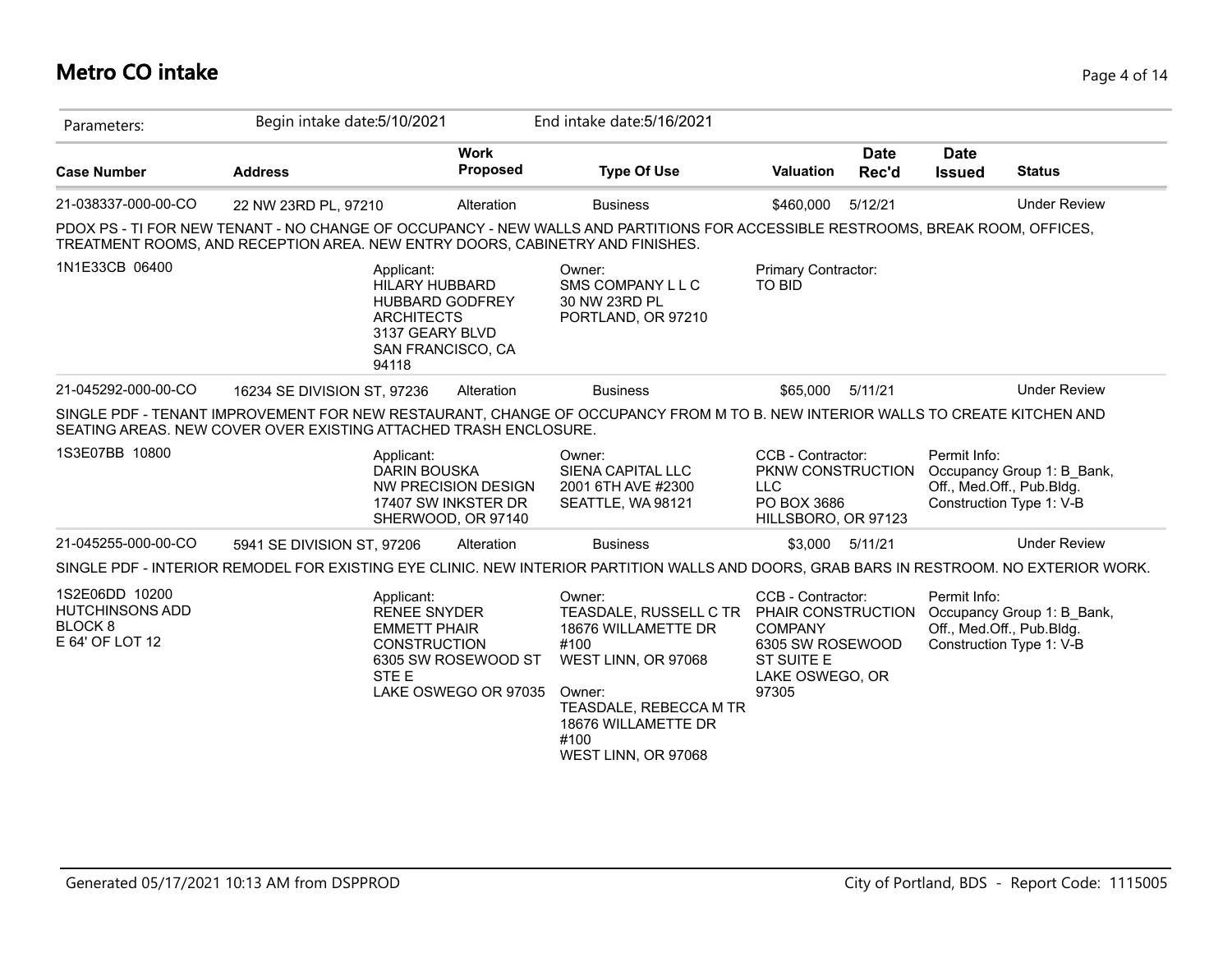## **Metro CO intake** Page 5 of 14

| Parameters:                                                                                                       | Begin intake date: 5/10/2021 |                                                                                            |                                                                         | End intake date: 5/16/2021                                                                                                                                                                                                                               |                                                                                                                 |                      |                              |                                                          |
|-------------------------------------------------------------------------------------------------------------------|------------------------------|--------------------------------------------------------------------------------------------|-------------------------------------------------------------------------|----------------------------------------------------------------------------------------------------------------------------------------------------------------------------------------------------------------------------------------------------------|-----------------------------------------------------------------------------------------------------------------|----------------------|------------------------------|----------------------------------------------------------|
| <b>Case Number</b>                                                                                                | <b>Address</b>               |                                                                                            | <b>Work</b><br>Proposed                                                 | <b>Type Of Use</b>                                                                                                                                                                                                                                       | <b>Valuation</b>                                                                                                | <b>Date</b><br>Rec'd | <b>Date</b><br><b>Issued</b> | <b>Status</b>                                            |
| 21-045904-000-00-CO                                                                                               | 3920 N KERBY AVE, 97227      |                                                                                            | Alteration                                                              | Educational                                                                                                                                                                                                                                              | \$250,000                                                                                                       | 5/13/21              |                              | <b>Under Review</b>                                      |
|                                                                                                                   |                              |                                                                                            |                                                                         | SINGLE PDF - ALTERATION OF EXISTING LOBBY TO PROVIDE A SECURITY BARRIER AND REPLACE RECEPTION DESK.                                                                                                                                                      |                                                                                                                 |                      |                              |                                                          |
| 1N1E22DC 04600<br><b>CENTRAL ALBINA</b><br>BLOCK 21&22 TL 4600                                                    |                              | Applicant:<br><b>STEVE NEIGER</b><br>YOST GRUB HALL<br><b>ARCHITECTURE</b><br>2700<br>3727 | 1211 SW 5TH AVE, SUITE<br>PORTLAND OR 97204-                            | Owner:<br>PORTLAND CITY OF<br>1120 SW 5TH AVE #1302<br>PORTLAND, OR 97204                                                                                                                                                                                | CCB - Contractor:<br><b>WALSH</b><br><b>CONSTRUCTION CO</b><br>2905 SW FIRST AVE<br>PORTLAND, OR 97201-<br>4707 |                      | Permit Info:                 | Occupancy Group 1: E School<br>Construction Type 1: II-A |
| 17-243443-REV-01-CO                                                                                               | 5100 SE HARNEY DR, 97206     |                                                                                            | Alteration                                                              | Factory/Industrial                                                                                                                                                                                                                                       | \$0                                                                                                             | 5/12/21              |                              | <b>Under Review</b>                                      |
|                                                                                                                   |                              |                                                                                            |                                                                         | SINGLE PDF - REVISION TO RELOCATE TRASH AREA TO INSIDE EXISTING BUILDING; RESTRIPE EXISTING PORTION OF PARKING LOT                                                                                                                                       |                                                                                                                 |                      |                              |                                                          |
| 1S2E19 00100<br>SECTION 19 1S 2E<br>TL 100 5.90 ACRES<br>LAND & IMPS SEE R336246 (R992191881)<br>FOR MACH & EQUIP |                              | Applicant:<br><b>DAVE SPITZER</b><br>2325 NE 19TH AVE                                      | DMS ARCHITECTS INC<br>PORTLAND, OR 97212                                | Owner:<br>K COMPANY LLC<br>5200 SE HARNEY DR<br>PORTLAND, OR 97206-0837                                                                                                                                                                                  |                                                                                                                 |                      |                              |                                                          |
| 20-140749-DFS-02-CO                                                                                               | 115 SE 9TH AVE, 97214        |                                                                                            | Alteration                                                              | Factory/Industrial                                                                                                                                                                                                                                       | \$200                                                                                                           | 5/11/21              |                              | <b>Under Review</b>                                      |
| SINGLE PDF - DFS FOR ANCHORAGE OF WALK-IN COOLER                                                                  |                              |                                                                                            |                                                                         |                                                                                                                                                                                                                                                          |                                                                                                                 |                      |                              |                                                          |
| 1N1E35CC 05000<br><b>EAST PORTLAND</b><br>BLOCK 185<br>E 22.5' OF LOT 1&2<br>N 49' OF LOT 7                       |                              | Applicant:<br>Keith Hattori Jr.<br>Brewery 26<br><b>Drive</b>                              | 13275 SE Terra Cascade                                                  | Owner:<br><b>SPORE LLC</b><br>2736 NE ALAMEDA ST<br>PORTLAND, OR 97212                                                                                                                                                                                   | CCB - Contractor:<br><b>BGC INC</b><br>5224 NE 42ND AVE<br>PORTLAND, OR 97218                                   |                      |                              |                                                          |
| 21-042551-000-00-CO                                                                                               | 1639 SE FLAVEL ST, 97202     |                                                                                            | Alteration                                                              | Mercantile                                                                                                                                                                                                                                               | \$10,000                                                                                                        | 5/13/21              |                              | <b>Under Review</b>                                      |
|                                                                                                                   |                              |                                                                                            |                                                                         | SGINLE PDF - TI FOR NEW TENANT IN RESPONSE TO 21-013779-VI - CHANGE OF OCCUPANCY FROM SINGLE FAMILY RESIDENCE TO M, B, S-1. MAIN FLOOR:<br>CREATE STORAGE, OFFICE, BREAK ROOM, AND RETAIL. NEW PARTIAL HEIGHT WALL ON 2ND FLOOR. NO CHANGES IN BASEMENT. |                                                                                                                 |                      |                              |                                                          |
| 1S1E23AC 07100<br>CITY VIEW PK ADD & NO 2<br>BLOCK 14<br>LOT 4 EXC W 48'                                          |                              | Applicant:<br><b>SAM HEHR</b>                                                              | <b>BAMA ARCHITECTURE</b><br>7350 SE MILWAUKIE AVE<br>PORTLAND, OR 97202 | Owner:<br><b>JOSEPH BRADFORD</b><br>1860 SE LADD AVE<br>PORTLAND, OR 97214                                                                                                                                                                               | <b>Primary Contractor:</b><br><b>TO BID</b>                                                                     |                      |                              |                                                          |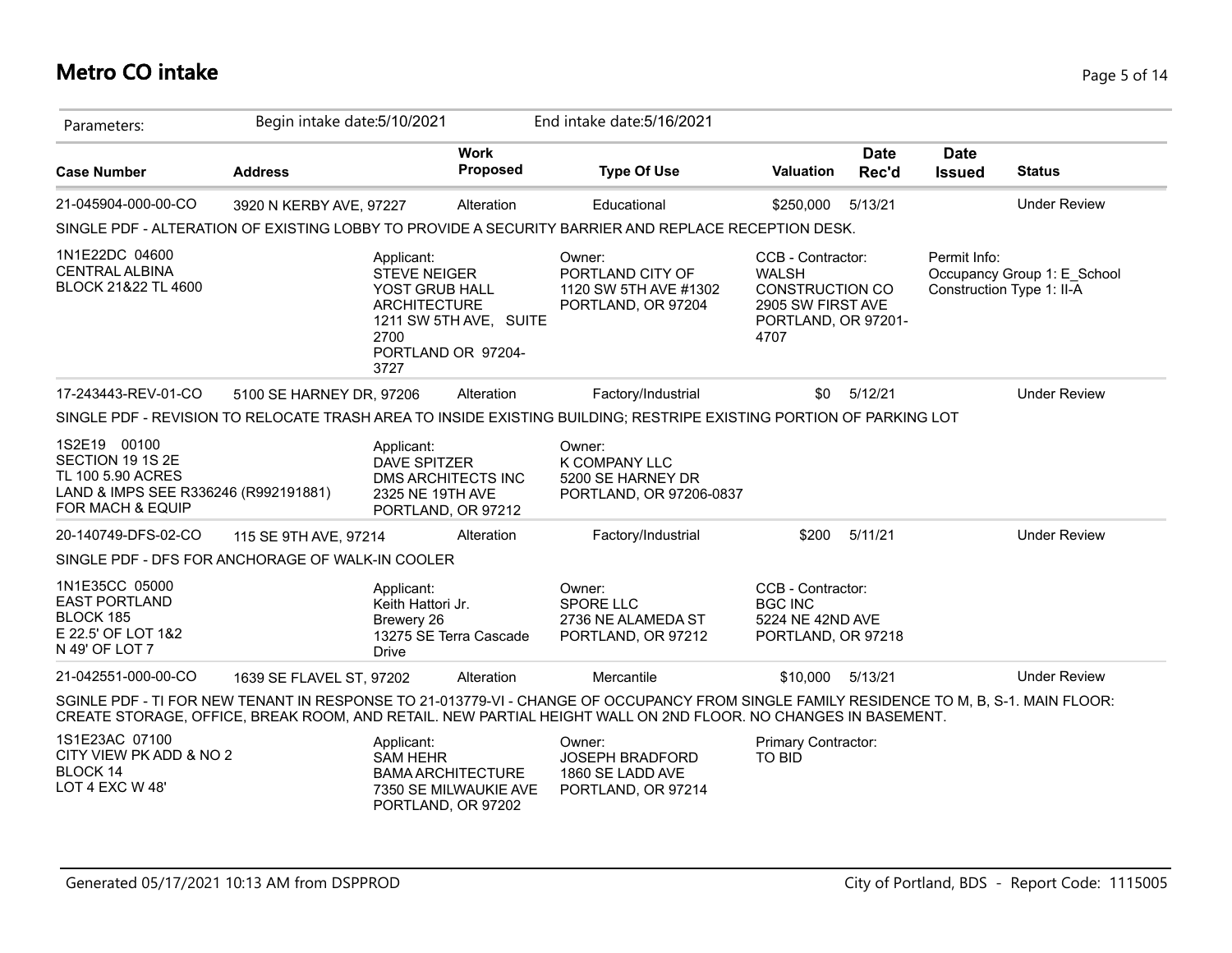## **Metro CO intake** Page 6 of 14

| Parameters:                                                                                                        | Begin intake date: 5/10/2021 |                                                                                                         |                                | End intake date: 5/16/2021                                                                                                         |                                                                                                                       |                      |                                 |                             |
|--------------------------------------------------------------------------------------------------------------------|------------------------------|---------------------------------------------------------------------------------------------------------|--------------------------------|------------------------------------------------------------------------------------------------------------------------------------|-----------------------------------------------------------------------------------------------------------------------|----------------------|---------------------------------|-----------------------------|
| <b>Case Number</b>                                                                                                 | <b>Address</b>               |                                                                                                         | <b>Work</b><br><b>Proposed</b> | <b>Type Of Use</b>                                                                                                                 | <b>Valuation</b>                                                                                                      | <b>Date</b><br>Rec'd | <b>Date</b><br><b>Issued</b>    | <b>Status</b>               |
| 21-045320-000-00-CO                                                                                                | 4849 NE 138TH AVE, 97230     |                                                                                                         | Alteration                     | Mercantile                                                                                                                         | \$44,420                                                                                                              | 5/12/21              |                                 | <b>Under Review</b>         |
| SINGLE PDF - REMOVE PORTION OF CMU WALL AND RACKING AT BALER AREA.                                                 |                              |                                                                                                         |                                |                                                                                                                                    |                                                                                                                       |                      |                                 |                             |
| 1N2E23A 00600<br><b>SPACE INDUSTRIAL PK</b><br><b>BLOCK 3&amp;8 TL 600</b>                                         |                              | Applicant:<br><b>KYLE BEMBENEK</b><br><b>MG2 CORPORATION</b><br>100<br>SEATTLE, WA 98101                | 1101 SECOND AVE, SUITE         | Owner:<br>COSTCO WHOLESALE<br><b>CORP</b><br>999 LAKE DR<br>ISSAQUAH, WA 98027                                                     | CCB - Contractor:<br><b>ROBINSON</b><br><b>CONSTRUCTION CO</b><br>8060 NE WALKER RD<br>HILLSBORO, OR 97124            |                      | Permit Info:<br>Service Station | Occupancy Group 1: M Store, |
| 21-044581-000-00-CO                                                                                                | 1100 NE BROADWAY, 97232      |                                                                                                         | Alteration                     | Mercantile                                                                                                                         | \$117,650                                                                                                             | 5/12/21              |                                 | <b>Under Review</b>         |
| CONDIMENT BAR; NO STRUCTURAL WORK                                                                                  |                              |                                                                                                         |                                | SINGLE PDF - TENANT IMPROVEMENT - REMOVE EXISTING STARBUCKS KIOSK AND SEATING AREA AND REPLACE WITH NEW LARGER STARBUCKS KIOSK AND |                                                                                                                       |                      |                                 |                             |
| 1N1E26CD 12700<br><b>HOLLADAYS ADD</b><br>BLOCK 223&224 TL 12700                                                   |                              | Applicant:<br><b>RYAN PICKREL</b><br><b>FASTER PERMITS</b><br>2000 SW 1ST AVE #420<br>PORTLAND OR 97201 |                                | Owner:<br>TMT LLOYD RETAIL INC<br>PO BOX 800729<br>DALLAS, TX 75380-0729                                                           | Primary Contractor:<br><b>TO BID</b>                                                                                  |                      | Permit Info:<br>Service Station | Occupancy Group 1: M Store, |
| 21-045187-STR-01-CO                                                                                                | 9930 N BURGARD WAY,<br>97203 |                                                                                                         | Alteration                     | Storage                                                                                                                            | \$65,000                                                                                                              | 5/10/21              | 5/11/21                         | Under Inspection            |
|                                                                                                                    |                              |                                                                                                         |                                | SINGLE PDF - STORM DAMAGE - TEMP SHORING REPAIR TO BE USED FOR THE REPLACEMENT OF A DAMAGED ROOF TRUSSES UNDER SEPARATE PERMIT.    |                                                                                                                       |                      |                                 |                             |
| 2N1W35C 00100<br>SECTION 35 2N 1W<br>TL 100 9.53 ACRES<br>LAND & IMPS SEE R646274 (R971350332)<br>FOR MACH & EQUIP |                              | Applicant:<br><b>DAN WILLIAMS</b><br><b>FASTER PERMITS</b><br>420<br>PORTLAND OR 97201                  | 2000 SW 1ST AVE SUITE          | Owner:<br>SMURFIT-STONE<br><b>CONTAINER CORP</b><br>3950 SHACKLEFORD RD<br>DULUTH, GA 30096                                        | CCB - Contractor:<br><b>PRECISION INDUSTRIAL</b><br><b>CONTRACTORS INC</b><br>1555 DOWNRIVER DR<br>WOODLAND, WA 98674 |                      |                                 |                             |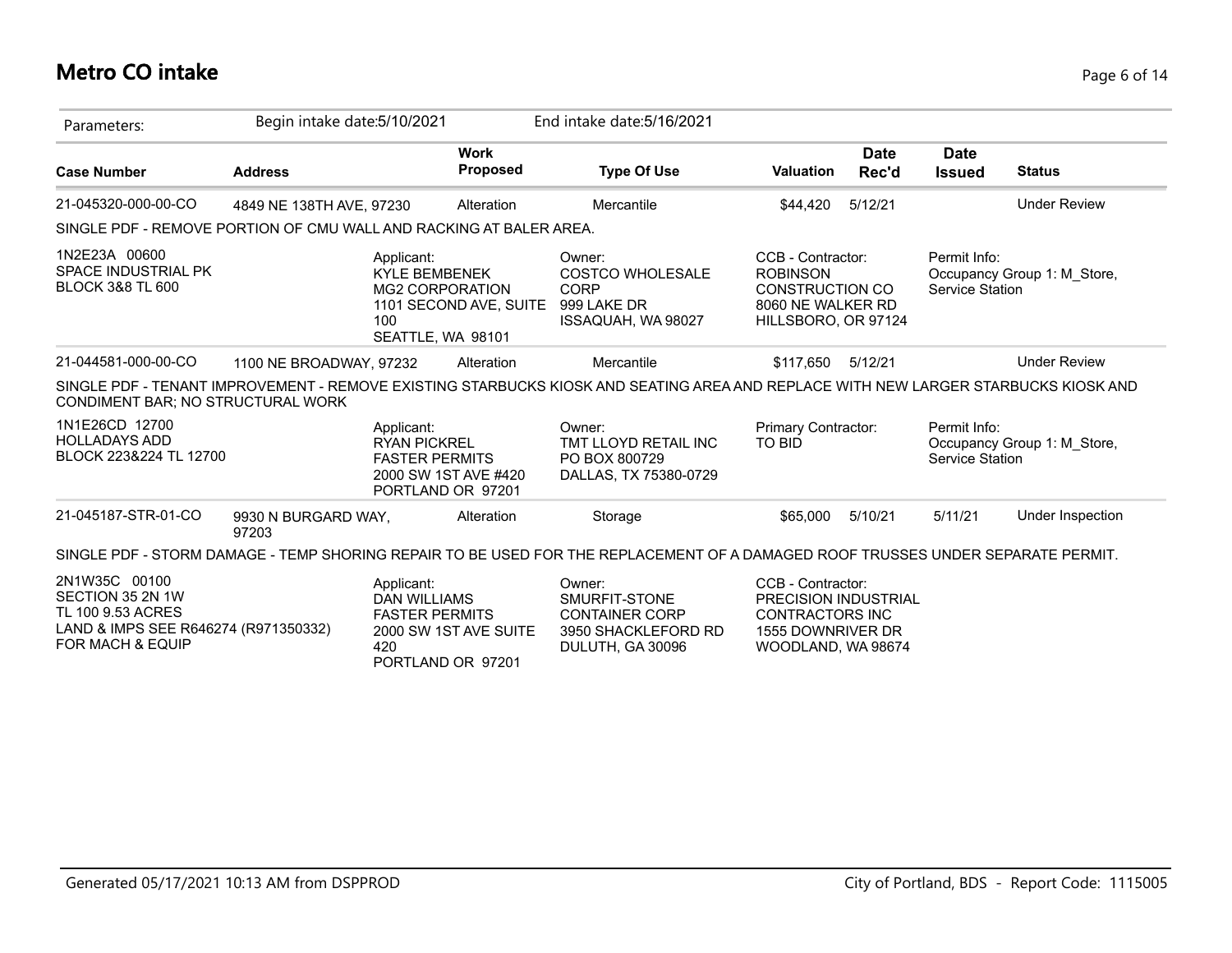## **Metro CO intake** Page 7 of 14

| Parameters:                                                                    | Begin intake date: 5/10/2021    |                                                                                                                                                |                                | End intake date: 5/16/2021                                                                                                                                                                                                                                                             |                                      |                      |                              |                     |
|--------------------------------------------------------------------------------|---------------------------------|------------------------------------------------------------------------------------------------------------------------------------------------|--------------------------------|----------------------------------------------------------------------------------------------------------------------------------------------------------------------------------------------------------------------------------------------------------------------------------------|--------------------------------------|----------------------|------------------------------|---------------------|
| <b>Case Number</b>                                                             | <b>Address</b>                  |                                                                                                                                                | <b>Work</b><br><b>Proposed</b> | <b>Type Of Use</b>                                                                                                                                                                                                                                                                     | <b>Valuation</b>                     | <b>Date</b><br>Rec'd | <b>Date</b><br><b>Issued</b> | <b>Status</b>       |
| 21-045867-000-00-CO                                                            | 6360 NE M L KING BLVD,<br>97211 |                                                                                                                                                | Alteration                     | Utility                                                                                                                                                                                                                                                                                | \$19,000                             | 5/10/21              |                              | <b>Under Review</b> |
| PROPOSED TO ADJACENT EQUIPMENT SPACE.                                          |                                 |                                                                                                                                                |                                | SINGLE PDF - PERSONAL WIRELESS SERVICE FACILITY - WIRELESS ROOFTOP - APPLICATION #3 - REPLACE (3) PANEL ANTENNAS BEHIND EXISTING FRP SCREEN.<br>CURRENTLY SUPPORTING (9) ANTENNAS. REPLACE (3) RRU'S. REMOVE (3) RRU'S AND COAX. TIP HEIGHT MATCHES EXISTING CONFIGURATION. NO CHANGES |                                      |                      |                              |                     |
| 1N1E14CB 10100<br><b>WOODLAWN HTS</b><br><b>BLOCK 7 TL 10100</b>               |                                 | Applicant:<br><b>SHANIN PRUSIA</b><br><b>URBAN WIRELES INC -</b><br><b>FOR VERIZON</b><br>10376 SE SUNBURST<br><b>WAY</b><br>PORTLAND OR 97086 |                                | Owner:<br>TIN ROOF ENTERPRISES<br><b>LLC</b><br>6360 NE M L KING BLVD<br>PORTLAND, OR 97211                                                                                                                                                                                            | Primary Contractor:<br><b>TO BID</b> |                      |                              |                     |
| 21-045799-000-00-CO                                                            | 7020 N OSWEGO AVE, 97203        |                                                                                                                                                | Alteration                     | Utility                                                                                                                                                                                                                                                                                | \$15,000                             | 5/10/21              |                              | <b>Under Review</b> |
|                                                                                |                                 |                                                                                                                                                |                                | SINGLE PDF - PERSONAL WIRELESS SERVICE FACILITY - WIRELESS ROOF TOP (WATER TOWER) - APPLICATION #3 - MODIFICATION TO INSTALL (6) NEW<br>RRU/ANTENNA COMBOS, (6) NEW RRUS AND ASSOCIATED CABLES ONTO VERIZON¿S EXISTING MOUNTING HARDWARE                                               |                                      |                      |                              |                     |
| 1N1W12AC 05400<br><b>ADAMS ADD</b><br><b>BLOCK2</b><br>LOT 1&2&7&8             |                                 | Applicant:<br>PAUL SLOTEMAKER<br><b>TILSON</b><br>2450 NW 144TH AVE<br>BEAVERTON OR 97006<br><b>USA</b>                                        |                                | Owner:<br>PORTLAND CITY OF<br>1120 SW 5TH AVE #600<br>PORTLAND, OR 97204-1974                                                                                                                                                                                                          | Primary Contractor:<br><b>TO BID</b> |                      |                              |                     |
| 21-047273-000-00-CO                                                            | 2417 NE M L KING BLVD,<br>97212 |                                                                                                                                                | Alteration                     | Utility                                                                                                                                                                                                                                                                                | \$20,000                             | 5/13/21              |                              | <b>Under Review</b> |
| 8 RRUS AND ADDING 4 RRUS. REPLACING 2 HYBRID CABLES AND REPLACING TO OVPS.     |                                 |                                                                                                                                                |                                | SINGLE PDF - PERSONAL WIRELESS SERVICE FACILITY - WIRELESS ROOFTOP - APPLICATION #3 - REMOVING 8 ANTENNAS AND ADDING 7 ANTENNAS, REMOVING                                                                                                                                              |                                      |                      |                              |                     |
| 1N1E27DA 02700<br><b>ALBINA</b><br>BLOCK 18<br>E 90' OF LOT 14&25 EXC PT IN ST |                                 | Applicant:<br><b>TAMMY HAMILTON</b><br>5200 SW MEADOWS<br>ROAD., SUITE 150<br>LAKE OSWEGO OR<br>97035                                          | ACOM CONSULTING INC.           | Owner:<br><b>UNION MANOR INC</b><br>P O BOX 12564<br>PORTLAND, OR 97212                                                                                                                                                                                                                | Primary Contractor:<br><b>TO BID</b> |                      |                              |                     |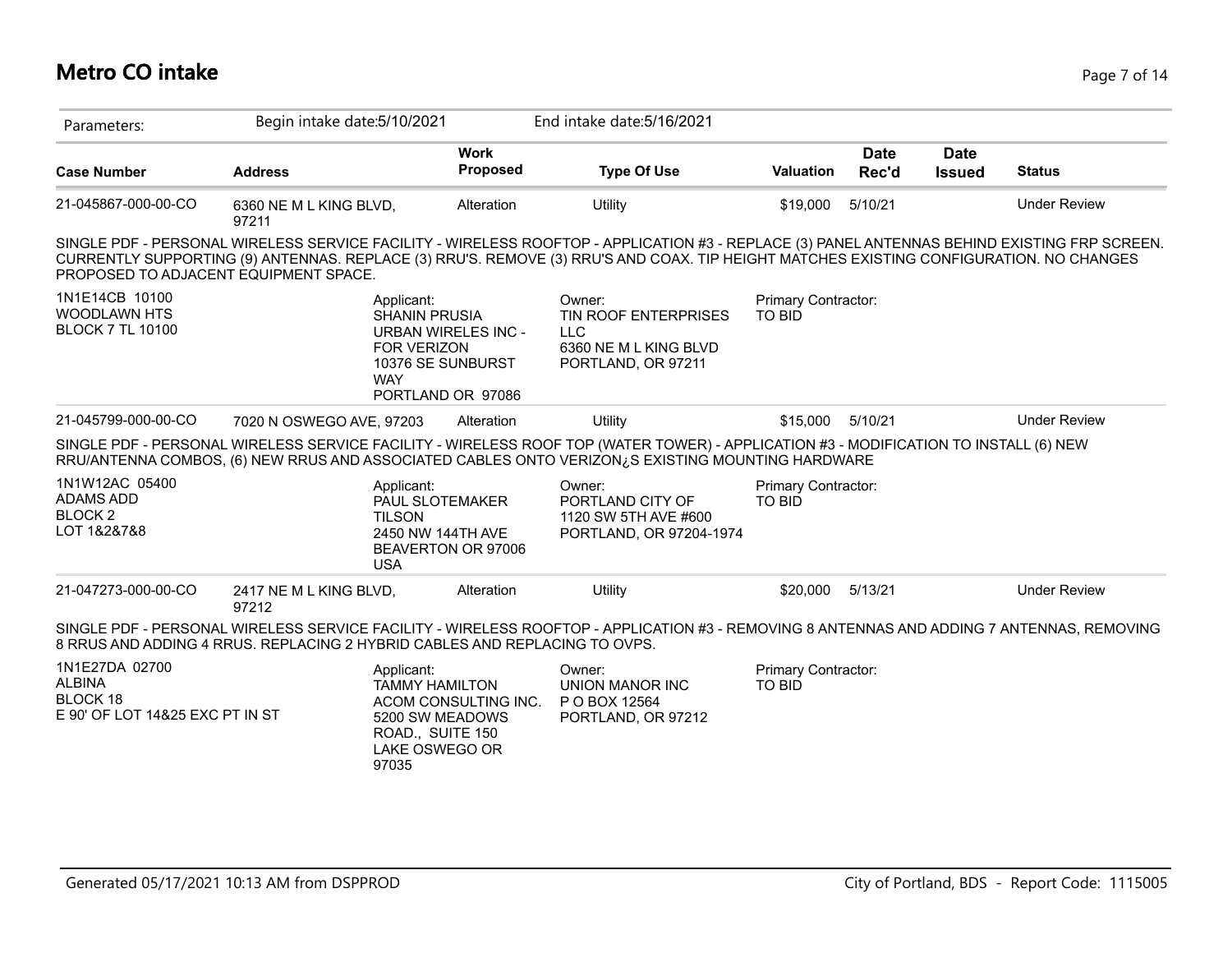# **Metro CO intake** Page 8 of 14

| Parameters:                                                                                                                                            | Begin intake date: 5/10/2021       |                                                                                         |                                                                                            | End intake date: 5/16/2021                                                                                                                                                                                                                                                                                                                                                                             |                                                                                                        |                      |                              |                                                              |
|--------------------------------------------------------------------------------------------------------------------------------------------------------|------------------------------------|-----------------------------------------------------------------------------------------|--------------------------------------------------------------------------------------------|--------------------------------------------------------------------------------------------------------------------------------------------------------------------------------------------------------------------------------------------------------------------------------------------------------------------------------------------------------------------------------------------------------|--------------------------------------------------------------------------------------------------------|----------------------|------------------------------|--------------------------------------------------------------|
| <b>Case Number</b>                                                                                                                                     | <b>Address</b>                     |                                                                                         | <b>Work</b><br>Proposed                                                                    | <b>Type Of Use</b>                                                                                                                                                                                                                                                                                                                                                                                     | <b>Valuation</b>                                                                                       | <b>Date</b><br>Rec'd | <b>Date</b><br><b>Issued</b> | <b>Status</b>                                                |
| 21-046341-000-00-CO                                                                                                                                    | 6340 N BASIN AVE, 97217            |                                                                                         | Alteration                                                                                 | Utility                                                                                                                                                                                                                                                                                                                                                                                                | \$24,000                                                                                               | 5/11/21              |                              | <b>Under Review</b>                                          |
|                                                                                                                                                        |                                    |                                                                                         |                                                                                            | SINGLE PDF - PERSONAL WIRELESS SERVICE FACILITY - WIRELESS TOWER - APPLICATION #3 - ELIGIBLE FACILITIES REQUEST TO REPLACE (3) ANTENNAS;<br>REPLACE (3) REMOVE (3) RADIOS; INSTALL (1) HCS LINE WITH PENDANT AND J-BOX. AT GROUND, REPLACE (2) CABINETS AND REMOVE (1) CABINET; INSTALL<br>ANCILLARY SUPPORT EQUIPMENT INCLUDING BATTERIES IN NEW CABINETS. NO CHANGE TO TOWER HEIGHT OR GROUND SPACE. |                                                                                                        |                      |                              |                                                              |
| 1N1E17DB 00300<br>SECTION 17 1N 1E<br>TL 300 3.00 ACRES                                                                                                |                                    | Applicant:<br><b>AMELIA MECKLER</b><br><b>CROWN CASTLE</b><br>PORTLAND OR<br><b>USA</b> |                                                                                            | Owner:<br><b>BT-OH LLC</b><br>55 GLENLAKE PKWY NE<br>ATLANTA, GA 30328                                                                                                                                                                                                                                                                                                                                 | Primary Contractor:<br><b>TO BID</b>                                                                   |                      |                              |                                                              |
| Total # of CO Alteration permit intakes:23                                                                                                             |                                    |                                                                                         |                                                                                            |                                                                                                                                                                                                                                                                                                                                                                                                        |                                                                                                        |                      |                              | Total valuation of CO Alteration permit intakes: \$1,791,901 |
| 21-044578-000-00-CO                                                                                                                                    | 1463 NE KILLINGSWORTH<br>ST, 97211 |                                                                                         | Demolition                                                                                 | <b>Business</b>                                                                                                                                                                                                                                                                                                                                                                                        | \$5,000                                                                                                | 5/10/21              |                              | <b>Under Review</b>                                          |
|                                                                                                                                                        |                                    |                                                                                         |                                                                                            | SINGLE PDF - DEMOLISH EXISTING COMMERCIAL ONE-STORY BUILDING WITH NO BASEMENT TO MAKE ROOM FOR NEW MULTI-STORY BUILDING.                                                                                                                                                                                                                                                                               |                                                                                                        |                      |                              |                                                              |
| 1N1E14DC 12300<br><b>OAKHURST</b><br><b>BLOCK1</b><br>LOT <sub>4</sub>                                                                                 |                                    | Applicant:<br><b>ARCHITECTURE</b>                                                       | <b>BAYARD MENTRUM</b><br><b>BAYARD MENTRUM</b><br>2455 STORTZ AVE NE<br>SALEM OREGON 97301 | Owner:<br><b>SURESH PARANJPE</b><br>11150 S RIVERWOOD RD<br>PORTLAND, OR 97219-8444<br>Owner:<br><b>1463 KILLINGSWORTH LLC</b>                                                                                                                                                                                                                                                                         |                                                                                                        |                      |                              |                                                              |
|                                                                                                                                                        |                                    |                                                                                         |                                                                                            | 1150 SW RIVERWOOD RD<br>PORTLAND, OR 97219                                                                                                                                                                                                                                                                                                                                                             |                                                                                                        |                      |                              |                                                              |
| 21-044823-000-00-CO                                                                                                                                    | 4600 NE 138TH AVE, 97230           |                                                                                         | Demolition                                                                                 | Storage                                                                                                                                                                                                                                                                                                                                                                                                | \$25,000                                                                                               | 5/12/21              |                              | <b>Under Review</b>                                          |
|                                                                                                                                                        |                                    |                                                                                         |                                                                                            | SINGLE PDF - DEMOLISH WAREHOUSE, NO BASEMENT. BLDG 3. **20-044820/22/23 CO ON SAME SET OF PLANS**                                                                                                                                                                                                                                                                                                      |                                                                                                        |                      |                              |                                                              |
| 1N2E23A 00500<br>SECTION 23 1N 2E<br>TL 500 24.17 ACRES<br>LAND & IMPS SEE R318517 (R942230561)<br>FOR MACH & EQUIP SPLIT LEVY R318532<br>(R942230820) |                                    | Applicant:<br><b>RYAN PICKREL</b><br><b>FASTER PERMITS</b>                              | 2000 SW 1ST AVE #420<br>PORTLAND OR 97201                                                  | Owner:<br>138 AVENUE LIT JP-MJD2<br><b>LLC</b><br>450 NEWPORT CENTER<br>DR. STE 405<br>NEWPORT BEACH, CA<br>92660                                                                                                                                                                                                                                                                                      | CCB - Contractor:<br>LAKE OSWEGO<br><b>INSULATION CO</b><br>5930 JEAN ROAD<br>LAKE OSWEGO, OR<br>97035 |                      |                              |                                                              |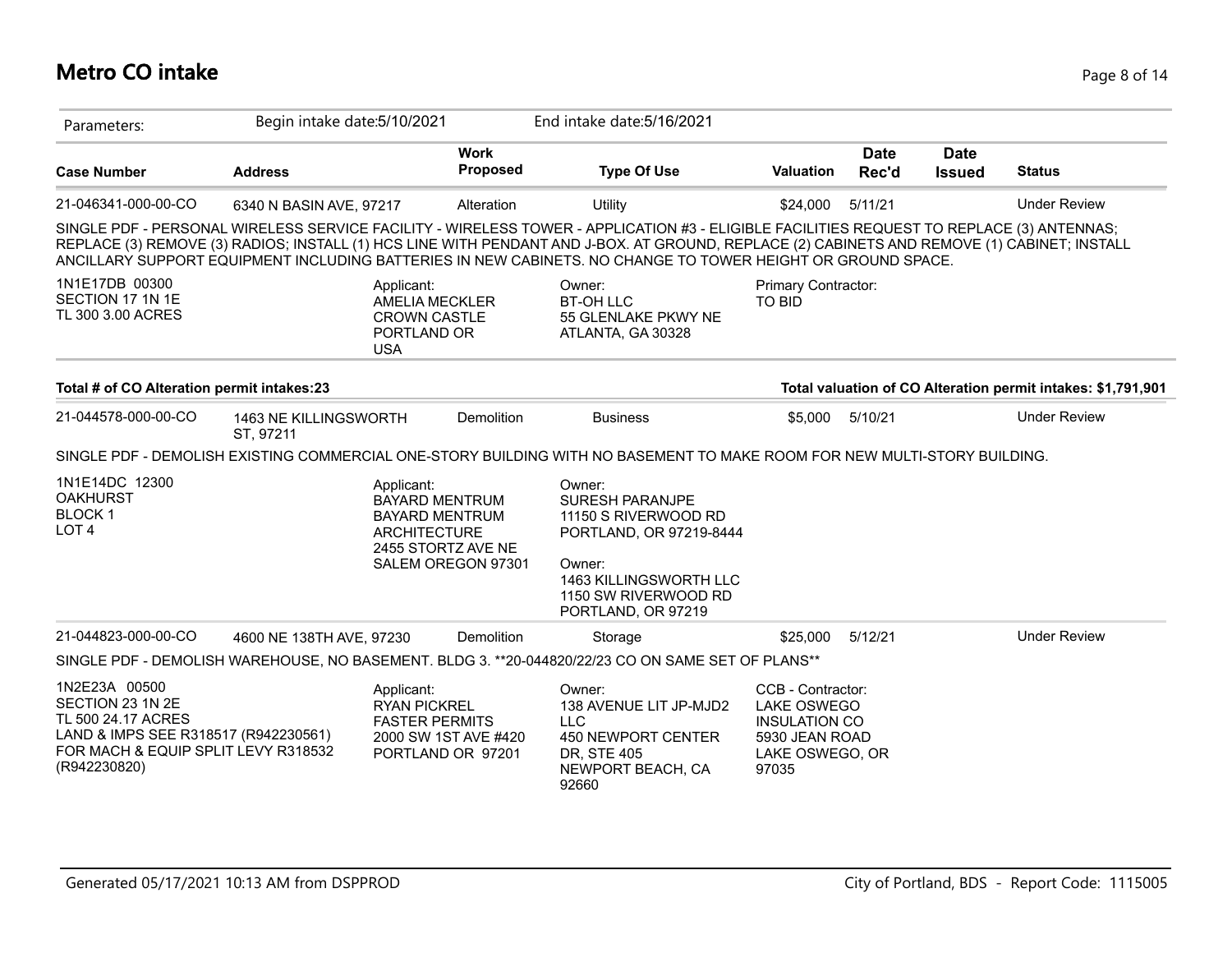## **Metro CO intake** Page 9 of 14

| Parameters:                                                                                                                                            | Begin intake date: 5/10/2021 |                                                                                                  |                                           |                                              | End intake date: 5/16/2021                                               |                                                                                                                                                                      |                      |                              |                                                            |
|--------------------------------------------------------------------------------------------------------------------------------------------------------|------------------------------|--------------------------------------------------------------------------------------------------|-------------------------------------------|----------------------------------------------|--------------------------------------------------------------------------|----------------------------------------------------------------------------------------------------------------------------------------------------------------------|----------------------|------------------------------|------------------------------------------------------------|
| <b>Case Number</b>                                                                                                                                     | <b>Address</b>               |                                                                                                  | <b>Work</b><br><b>Proposed</b>            |                                              | <b>Type Of Use</b>                                                       | <b>Valuation</b>                                                                                                                                                     | <b>Date</b><br>Rec'd | <b>Date</b><br><b>Issued</b> | <b>Status</b>                                              |
| 21-044820-000-00-CO                                                                                                                                    | 4600 NE 138TH AVE, 97230     |                                                                                                  | Demolition                                |                                              | Storage                                                                  | \$250,000                                                                                                                                                            | 5/12/21              |                              | <b>Under Review</b>                                        |
| SINGLE PDF - DEMOLISH WAREHOUSE, NO BASEMENT. BLDG 1. **20-044820/22/23 CO ON SAME SET OF PLANS**                                                      |                              |                                                                                                  |                                           |                                              |                                                                          |                                                                                                                                                                      |                      |                              |                                                            |
| 1N2E23A 00500<br>SECTION 23 1N 2E<br>TL 500 24.17 ACRES<br>LAND & IMPS SEE R318517 (R942230561)<br>FOR MACH & EQUIP SPLIT LEVY R318532<br>(R942230820) |                              | Applicant:<br><b>RYAN PICKREL</b><br><b>FASTER PERMITS</b>                                       | 2000 SW 1ST AVE #420<br>PORTLAND OR 97201 | Owner:<br><b>LLC</b><br>DR, STE 405<br>92660 | 138 AVENUE LIT JP-MJD2<br>450 NEWPORT CENTER<br>NEWPORT BEACH, CA        | CCB - Contractor:<br>LAKE OSWEGO<br><b>INSULATION CO</b><br>5930 JEAN ROAD<br>LAKE OSWEGO, OR<br>97035                                                               |                      |                              |                                                            |
| 21-044822-000-00-CO                                                                                                                                    | 4600 NE 138TH AVE, 97230     |                                                                                                  | Demolition                                |                                              | Storage                                                                  | \$25,000                                                                                                                                                             | 5/12/21              |                              | <b>Under Review</b>                                        |
| SINGLE PDF - DEMOLISH WAREHOUSE, NO BASEMENT. BLDG 2. **20-044820/22/23 CO ON SAME SET OF PLANS**                                                      |                              |                                                                                                  |                                           |                                              |                                                                          |                                                                                                                                                                      |                      |                              |                                                            |
| 1N2E23A 00500<br>SECTION 23 1N 2E<br>TL 500 24.17 ACRES<br>LAND & IMPS SEE R318517 (R942230561)<br>FOR MACH & EQUIP SPLIT LEVY R318532<br>(R942230820) |                              | Applicant:<br><b>RYAN PICKREL</b><br><b>FASTER PERMITS</b>                                       | 2000 SW 1ST AVE #420<br>PORTLAND OR 97201 | Owner:<br>LLC<br>DR, STE 405<br>92660        | 138 AVENUE LIT JP-MJD2<br><b>450 NEWPORT CENTER</b><br>NEWPORT BEACH, CA | CCB - Contractor:<br>LAKE OSWEGO<br><b>INSULATION CO</b><br>5930 JEAN ROAD<br>LAKE OSWEGO, OR<br>97035                                                               |                      |                              |                                                            |
| Total # of CO Demolition permit intakes:4                                                                                                              |                              |                                                                                                  |                                           |                                              |                                                                          |                                                                                                                                                                      |                      |                              | Total valuation of CO Demolition permit intakes: \$305,000 |
| 19-246252-DFS-03-CO                                                                                                                                    | 1550 NW NAITO PKWY, 97209    |                                                                                                  | New Construction                          |                                              | Apartments/Condos<br>(3 or more units)                                   | \$376,400 5/12/21                                                                                                                                                    |                      | 5/12/21                      | Issued                                                     |
| FREMONT APTS - DFS 03 - Unbonded post tension cables                                                                                                   |                              |                                                                                                  |                                           |                                              |                                                                          |                                                                                                                                                                      |                      |                              |                                                            |
| 1N1E28DD 00401                                                                                                                                         |                              | Applicant:<br>Ian Anderson<br>Andersen Construction<br>6712 N Cutter Circle<br>Portland OR 97217 |                                           | Owner:                                       | FREMONT OZ OWNER LLC<br>1211 SW 5TH AVE STE 700<br>PORTLAND, OR 97204    | CCB - Contractor:<br><b>MICHAEL CARRIGG</b><br><b>ANDERSEN</b><br><b>CONSTRUCTION</b><br><b>COMPANY OF OREGON</b><br><b>LLC</b><br>PO BOX 6712<br>PORTLAND, OR 97228 |                      |                              |                                                            |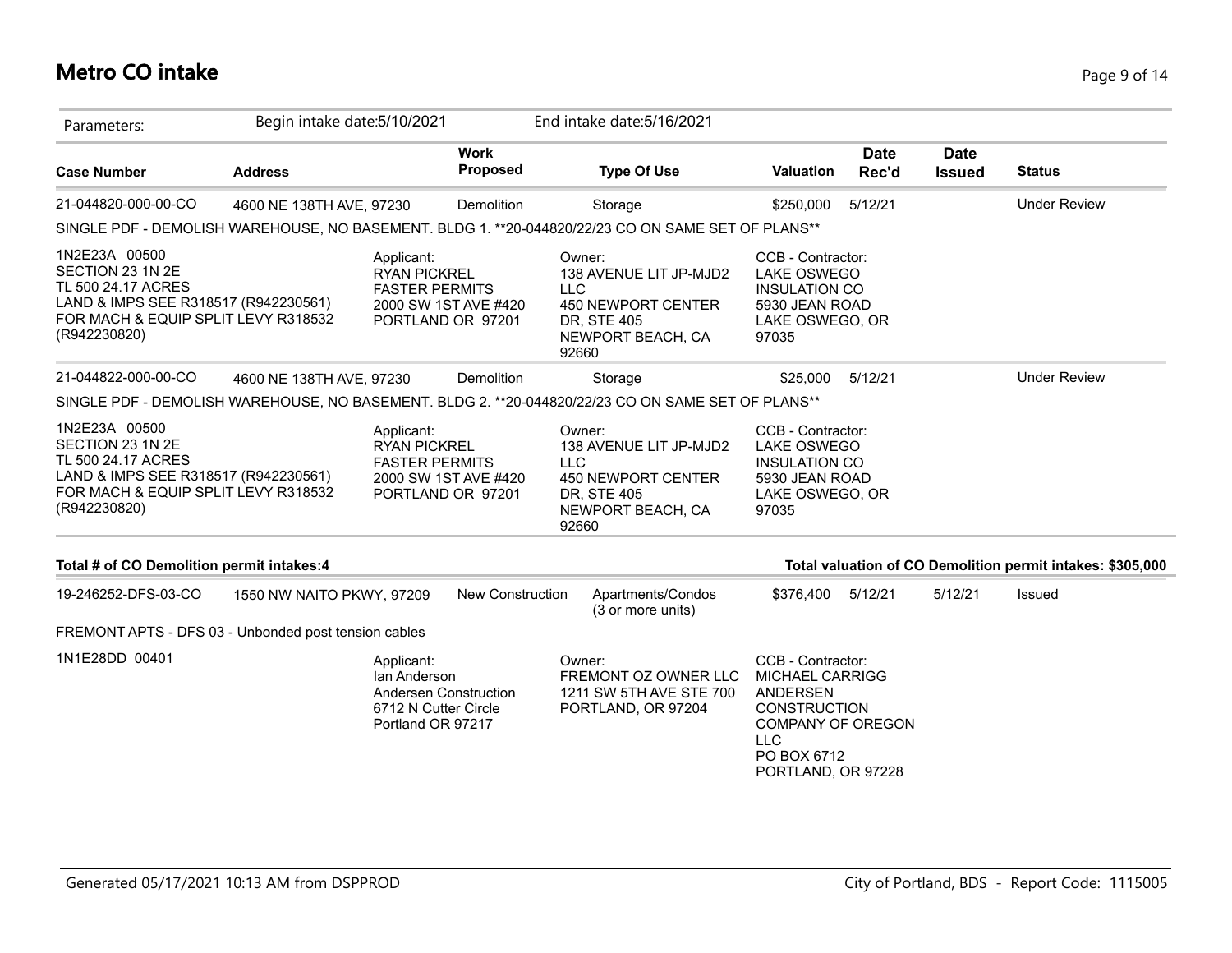## **Metro CO intake** Page 10 of 14

| Parameters:                     | Begin intake date: 5/10/2021                                                                                 |                                                            | End intake date: 5/16/2021                                                           |                                                                                                                 |                      |                              |                     |
|---------------------------------|--------------------------------------------------------------------------------------------------------------|------------------------------------------------------------|--------------------------------------------------------------------------------------|-----------------------------------------------------------------------------------------------------------------|----------------------|------------------------------|---------------------|
| <b>Case Number</b>              | <b>Address</b>                                                                                               | <b>Work</b><br><b>Proposed</b>                             | <b>Type Of Use</b>                                                                   | <b>Valuation</b>                                                                                                | <b>Date</b><br>Rec'd | <b>Date</b><br><b>Issued</b> | <b>Status</b>       |
| 17-156305-REV-06-CO             | 2065 SW RIVER PKY, 97201                                                                                     | New Construction                                           | Apartments/Condos<br>(3 or more units)                                               | \$10,000                                                                                                        | 5/12/21              | 5/12/21                      | Issued              |
|                                 | PHB - BRIDGE HOUSING EAST TOWER - REV 06 - Revision to DFS-01 - Kip load increased to (2) PT cables per beam |                                                            |                                                                                      |                                                                                                                 |                      |                              |                     |
| 1S1E03CD 00800                  | Applicant:<br><b>JOHN HARDESTY</b><br>2905 SW 1ST AVE                                                        | WALSH CONSTRUCTION<br>PORTLAND OR 97201                    | Owner:<br><b>CITY OF PORTLAND</b><br>421 SW 6TH AVE #500<br>PORTLAND, OR 97204       | CCB - Contractor:<br><b>WALSH</b><br><b>CONSTRUCTION CO</b><br>2905 SW FIRST AVE<br>PORTLAND, OR 97201-<br>4707 |                      |                              |                     |
| 20-176138-DFS-03-CO             | 1280 SE NEHALEM ST, 97202                                                                                    | New Construction                                           | Apartments/Condos<br>(3 or more units)                                               | \$5,000                                                                                                         | 5/11/21              |                              | <b>Under Review</b> |
| SINGLE PDF - DFS FOR STOREFRONT |                                                                                                              |                                                            |                                                                                      |                                                                                                                 |                      |                              |                     |
| 1S1E23CA 09800                  | Applicant:<br><b>DAN WILLIAMS</b><br><b>FASTER PERMITS</b><br>420                                            | 2000 SW 1ST AVE SUITE<br>PORTLAND OR 97201                 | Owner:<br>NEHALEM 13 LLC<br>3300 NW YEON AVE #100<br>PORTLAND, OR 97210              | CCB - Contractor:<br><b>VWR DEVELOPMENT</b><br><b>LLC</b><br>3330 NW YEON AVENUE<br>100<br>PORTLAND, OR 97210   |                      |                              |                     |
| 20-176138-DFS-02-CO             | 1280 SE NEHALEM ST, 97202                                                                                    | New Construction                                           | Apartments/Condos<br>(3 or more units)                                               | \$5,000                                                                                                         | 5/11/21              |                              | <b>Under Review</b> |
|                                 | SINGLE PDF - DFS FOR ROOF FALL ARREST ANCHORAGE SYSTEM                                                       |                                                            |                                                                                      |                                                                                                                 |                      |                              |                     |
| 1S1E23CA 09800                  | Applicant:<br><b>DAN WILLIAMS</b><br><b>FASTER PERMITS</b><br>420                                            | 2000 SW 1ST AVE SUITE<br>PORTLAND OR 97201                 | Owner:<br><b>NEHALEM 13 LLC</b><br>3300 NW YEON AVE #100<br>PORTLAND, OR 97210       | CCB - Contractor:<br><b>VWR DEVELOPMENT</b><br><b>LLC</b><br>3330 NW YEON AVENUE<br>100<br>PORTLAND, OR 97210   |                      |                              |                     |
| 18-278451-DFS-14-CO             | 2050 NW RALEIGH ST, 97209                                                                                    | <b>New Construction</b>                                    | Apartments/Condos<br>(3 or more units)                                               | \$60,000                                                                                                        | 5/14/21              | 5/14/21                      | Issued              |
|                                 | SALTWOOD SOUTH - DFS-14 - Glazing (Glass Guardrails)                                                         |                                                            |                                                                                      |                                                                                                                 |                      |                              |                     |
| 1N1E33BA 00100                  | Applicant:<br>Raul Velazco                                                                                   | R&H CONSTRUCTION<br>2019 NW WILSON ST<br>PORTLAND OR 97209 | Owner:<br>PREG NW PORTLAND LLC<br>1900 S NORFOLK ST #150<br>SAN MATEO, CA 94403-1161 | CCB - Contractor:<br>R & H CONSTRUCTION<br>CO<br>2019 NW WILSON ST<br>PORTLAND, OR 97209                        |                      |                              |                     |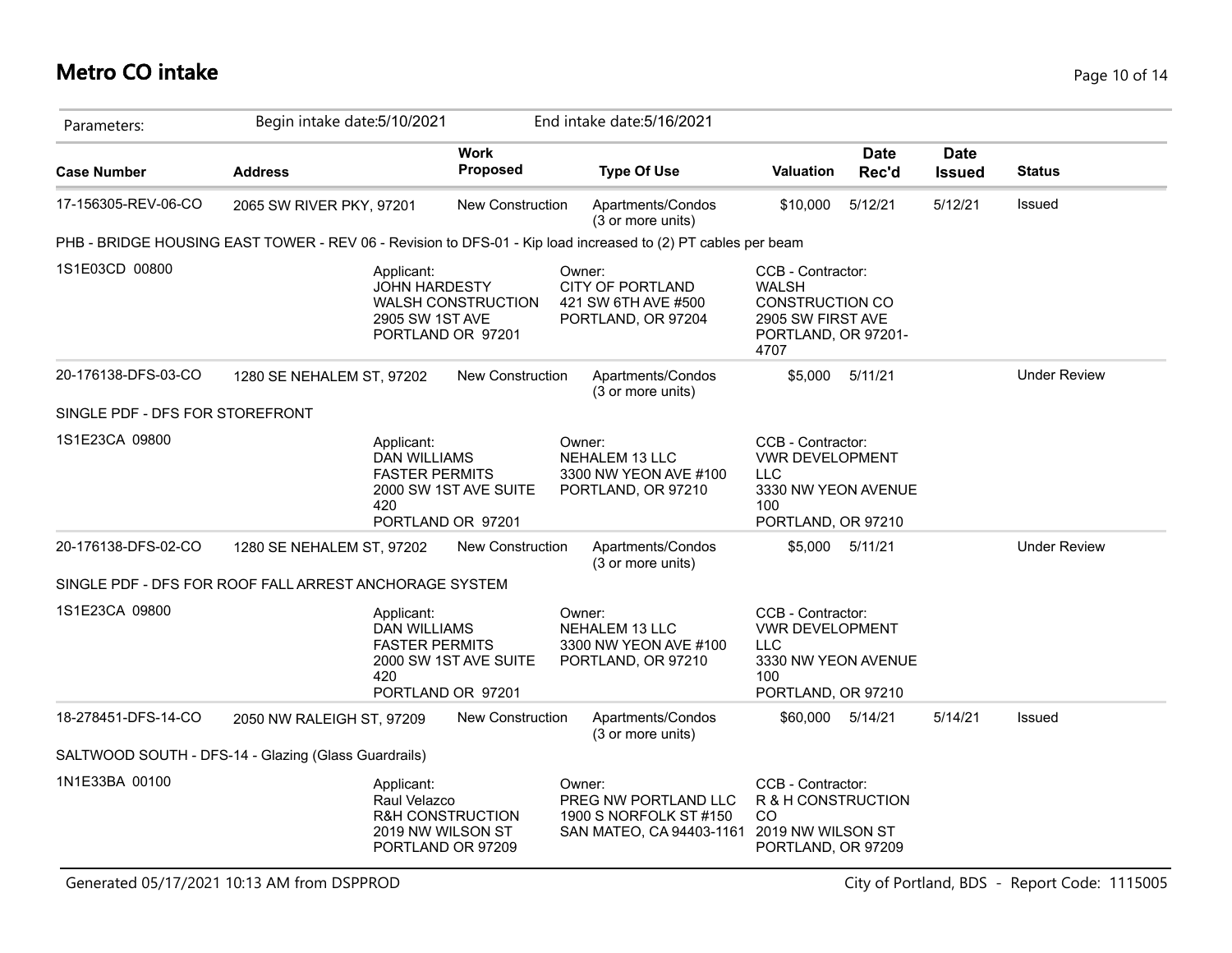## **Metro CO intake** Page 11 of 14

| Parameters:         | Begin intake date: 5/10/2021                                                                                                                                                           |                                | End intake date: 5/16/2021                                                                  |                                                                                                                                                      |                                 |                                                                                                                    |
|---------------------|----------------------------------------------------------------------------------------------------------------------------------------------------------------------------------------|--------------------------------|---------------------------------------------------------------------------------------------|------------------------------------------------------------------------------------------------------------------------------------------------------|---------------------------------|--------------------------------------------------------------------------------------------------------------------|
| <b>Case Number</b>  | <b>Address</b>                                                                                                                                                                         | <b>Work</b><br><b>Proposed</b> | <b>Type Of Use</b>                                                                          | <b>Date</b><br>Rec'd<br><b>Valuation</b>                                                                                                             | <b>Date</b><br><b>Issued</b>    | <b>Status</b>                                                                                                      |
| 19-106743-REV-08-CO | 1725 SW SALMON ST, 97205                                                                                                                                                               | <b>New Construction</b>        | Apartments/Condos<br>(3 or more units)                                                      | 5/14/21<br>\$0                                                                                                                                       | 5/14/21                         | Issued                                                                                                             |
|                     | REV 08 - Revision to DFS 13 - Added attachment details for roof top duct and generator venting.                                                                                        |                                |                                                                                             |                                                                                                                                                      |                                 |                                                                                                                    |
| 1N1E33DC 05700      | Applicant:<br><b>HANNAH JENKINS</b><br><b>HOFFMAN</b><br><b>CONSTRUCTION</b><br>805 SW BROADWAY,<br><b>SUITE 2100</b>                                                                  | PORTLAND, OR 97205             | Owner:<br><b>CI-GS PORTLAND LLC</b><br>465 MEETING ST #500<br>CHARLESTON, SC 29403-<br>4832 | CCB - Contractor:<br><b>HOFFMAN</b><br><b>CONSTRUCTION</b><br><b>COMPANY OF OREGON</b><br>805 SW BROADWAY<br><b>SUITE 2100</b><br>PORTLAND, OR 97205 |                                 |                                                                                                                    |
| 17-156305-DFS-05-CO | 2065 SW RIVER PKY, 97201                                                                                                                                                               | New Construction               | Apartments/Condos<br>(3 or more units)                                                      | 5/12/21<br>\$33,550                                                                                                                                  | 5/13/21                         | Issued                                                                                                             |
|                     | PHB - BRIDGE HOUSING EAST TOWER - DFS-05 - Applied fireproofing                                                                                                                        |                                |                                                                                             |                                                                                                                                                      |                                 |                                                                                                                    |
| 1S1E03CD 00800      | Applicant:<br><b>JOHN HARDESTY</b><br>2905 SW 1ST AVE<br>PORTLAND OR 97201                                                                                                             | <b>WALSH CONSTRUCTION</b>      | Owner:<br><b>CITY OF PORTLAND</b><br>421 SW 6TH AVE #500<br>PORTLAND, OR 97204              | CCB - Contractor:<br><b>WALSH</b><br><b>CONSTRUCTION CO</b><br>2905 SW FIRST AVE<br>PORTLAND, OR 97201-<br>4707                                      | Permit Info:<br>Type $1$ ): I-A | Occupancy Group 1: R-<br>2_Residential Multi-family<br>Construction Type 1: III-A<br>Construction Type 2 (formerly |
| 19-106743-REV-07-CO | 1725 SW SALMON ST, 97205                                                                                                                                                               | <b>New Construction</b>        | Apartments/Condos<br>(3 or more units)                                                      | 5/14/21<br>\$0                                                                                                                                       |                                 | Approved to Issue                                                                                                  |
|                     | REV 07 - Revision is for coordination of the list of deferred submittals indicated in the structural general notes to delete items that are not part of the scope of the project work. |                                |                                                                                             |                                                                                                                                                      |                                 |                                                                                                                    |
| 1N1E33DC 05700      | Applicant:<br><b>ANDREW PULLIAM</b><br><b>SERA DESIGN</b><br>338 NW 5TH AVE                                                                                                            | PORTLAND, OR 97209             | Owner:<br><b>CI-GS PORTLAND LLC</b><br>465 MEETING ST #500<br>CHARLESTON, SC 29403-<br>4832 | CCB - Contractor:<br><b>HOFFMAN</b><br><b>CONSTRUCTION</b><br><b>COMPANY OF OREGON</b><br>805 SW BROADWAY                                            |                                 |                                                                                                                    |

SUITE 2100

PORTLAND, OR 97205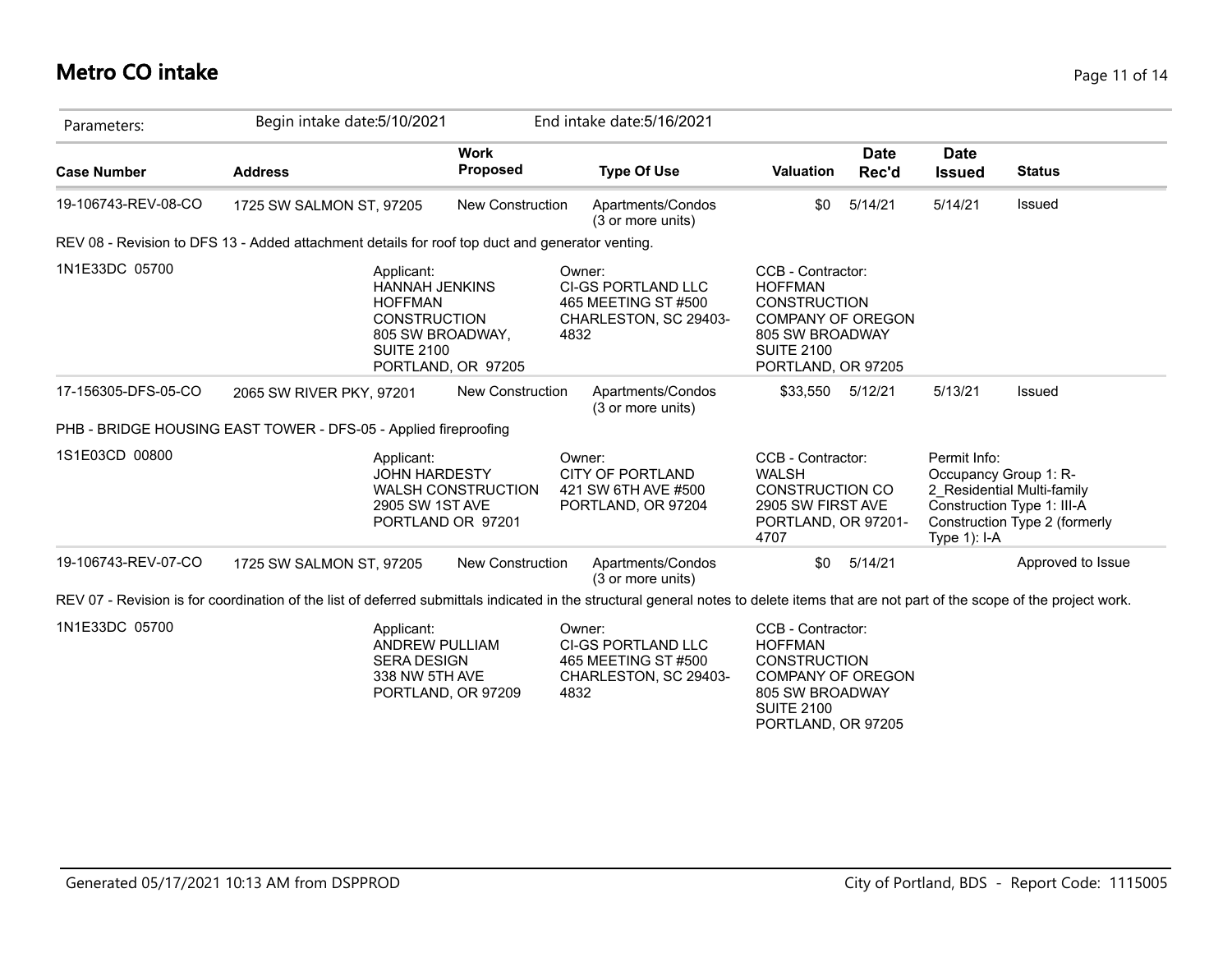## **Metro CO intake** Page 12 of 14

| Parameters:                                                                             | Begin intake date: 5/10/2021                                                                               |                                             | End intake date: 5/16/2021                                                             |                                                                                                                                   |                      |                                                                                 |                                                              |
|-----------------------------------------------------------------------------------------|------------------------------------------------------------------------------------------------------------|---------------------------------------------|----------------------------------------------------------------------------------------|-----------------------------------------------------------------------------------------------------------------------------------|----------------------|---------------------------------------------------------------------------------|--------------------------------------------------------------|
| <b>Case Number</b>                                                                      | <b>Address</b>                                                                                             | <b>Work</b><br>Proposed                     | <b>Type Of Use</b>                                                                     | <b>Valuation</b>                                                                                                                  | <b>Date</b><br>Rec'd | <b>Date</b><br><b>Issued</b>                                                    | <b>Status</b>                                                |
| 21-044589-000-00-CO                                                                     | 8417 SW 24TH AVE, 97219                                                                                    | New Construction                            | Apartments/Condos<br>(3 or more units)                                                 | \$1,043,899                                                                                                                       | 5/12/21              |                                                                                 | <b>Under Review</b>                                          |
|                                                                                         | PDOX PS - CONSTRUCT NEW 3 STORY 17 UNIT APARTMENT BLDG WITH ASSOCIATED SITE WORK                           |                                             |                                                                                        |                                                                                                                                   |                      |                                                                                 |                                                              |
| 1S1E21CC 03700<br><b>ALDER SPRINGS</b><br>BLOCK 6<br>N 1/2 OF LOT 2<br>LOT <sub>3</sub> | Applicant:<br><b>GENE BOLANTE</b><br>STUDIO 3<br><b>ARCHITECTURE</b><br>275 COURT ST NE<br>SALEM, OR 97301 |                                             | Owner:<br>ANAMIC CONSTRUCTION<br><b>INC</b><br>8417 SW 24TH AVE<br>PORTLAND, OR 97219  | CCB - Contractor:<br><b>GENE PAVLENKO</b><br><b>ANAMIC</b><br><b>CONSTRUCTION INC</b><br>12808 SE COOPER ST<br>PORTLAND, OR 97236 |                      | Permit Info:<br>Occupancy Group 1: R-<br>Construction Type 1: V-B<br>Only: 8665 | 2 Residential Multi-family<br>Total Square Footage - Display |
| 19-190314-DFS-03-CO                                                                     | 1350 N WATTS ST, 97217                                                                                     | <b>New Construction</b>                     | Apartments/Condos<br>(3 or more units)                                                 | \$5,000                                                                                                                           | 5/13/21              |                                                                                 | <b>Under Review</b>                                          |
| SINGLE PDF - DFS FOR GLAZING                                                            |                                                                                                            |                                             |                                                                                        |                                                                                                                                   |                      |                                                                                 |                                                              |
| 1N1E10CB 12000                                                                          | Applicant:<br>NATHAN ARNOLD<br><b>FASTER PERMITS</b><br>420                                                | 2000 SW 1ST AVE, SUITE<br>PORTLAND OR 97201 | Owner:<br>1336 N WATTS<br>APARTMENTS LLC<br>931 SW KING AVE<br>PORTLAND, OR 97205-1319 | CCB - Contractor:<br>TIETON HOMES LLC<br>13023 NE HWY 99 PMB<br>274<br>VANCOUVER, WA 98686                                        |                      |                                                                                 |                                                              |
| 18-233905-DFS-02-CO                                                                     | 1615 N WILLIS BLVD, 97217                                                                                  | <b>New Construction</b>                     | Apartments/Condos<br>(3 or more units)                                                 | \$5,000                                                                                                                           | 5/13/21              |                                                                                 | <b>Under Review</b>                                          |
| SINGLE PDF - DFS FOR STOREFRONT                                                         |                                                                                                            |                                             |                                                                                        |                                                                                                                                   |                      |                                                                                 |                                                              |
| 1N1E09DA 01400<br><b>KENTON</b><br><b>BLOCK 44</b><br>W 8 1/3' OF LOT 24<br>LOT 25&26   | Applicant:<br><b>NATHAN ARNOLD</b><br><b>FASTER PERMITS</b><br>420                                         | 2000 SW 1ST AVE SUITE<br>PORTLAND OR 97201  | Owner:<br>1615 N WILLIS<br>APARTMENTS LLC<br>931 SW KING AVE<br>PORTLAND, OR 97205     | CCB - Contractor:<br><b>TIETON HOMES LLC</b><br>13023 NE HWY 99 PMB<br>274<br>VANCOUVER, WA 98686                                 |                      |                                                                                 |                                                              |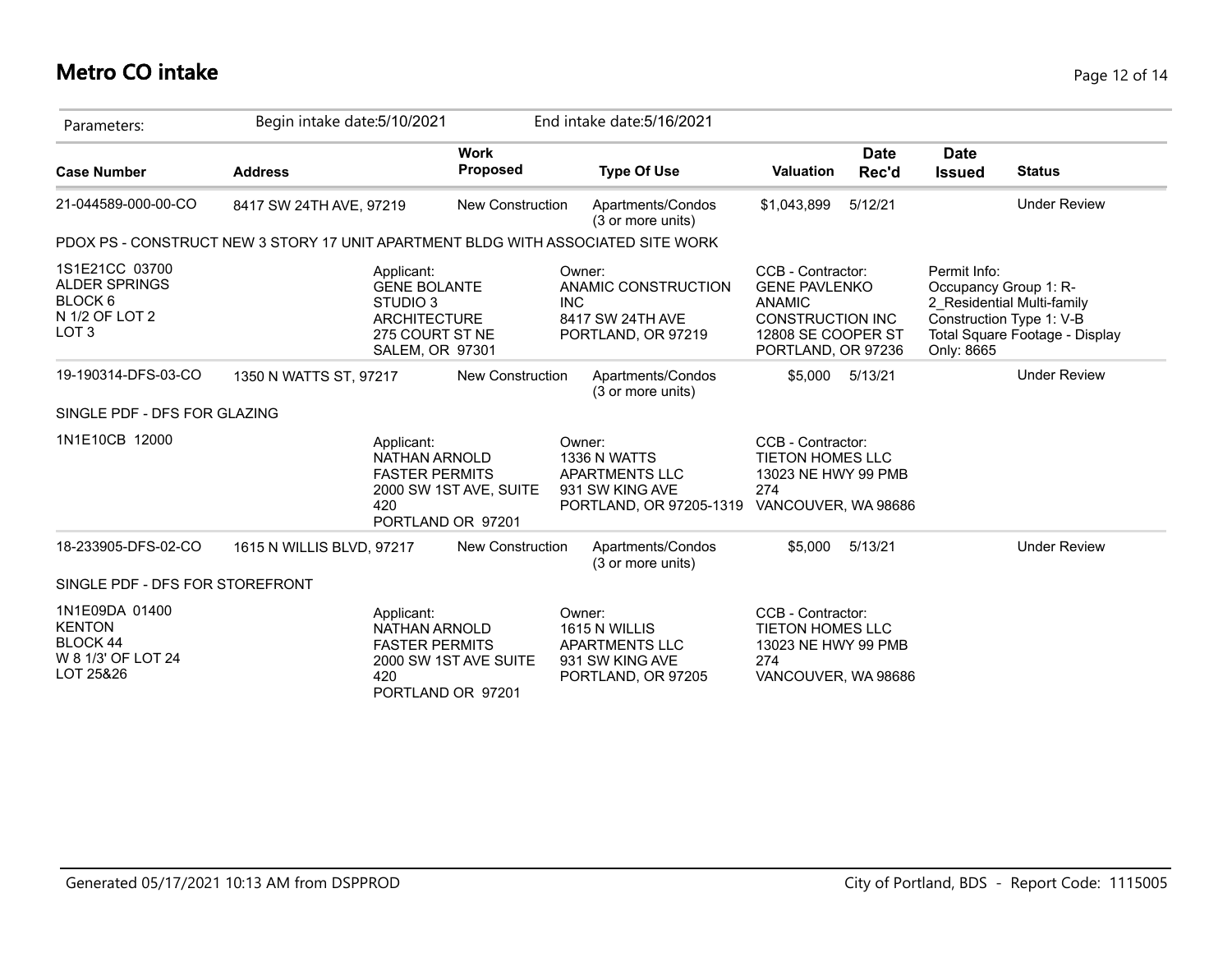## **Metro CO intake** Page 13 of 14

| Parameters:                                                                                                   | Begin intake date: 5/10/2021                                                                                          |                                                                                                                                                                                                                |                                            |  | End intake date: 5/16/2021                                                                                                                        |                                                                                                                                |                                                                                                                                       |                                                                                                                                       |                                                                                                                       |
|---------------------------------------------------------------------------------------------------------------|-----------------------------------------------------------------------------------------------------------------------|----------------------------------------------------------------------------------------------------------------------------------------------------------------------------------------------------------------|--------------------------------------------|--|---------------------------------------------------------------------------------------------------------------------------------------------------|--------------------------------------------------------------------------------------------------------------------------------|---------------------------------------------------------------------------------------------------------------------------------------|---------------------------------------------------------------------------------------------------------------------------------------|-----------------------------------------------------------------------------------------------------------------------|
| <b>Case Number</b>                                                                                            | <b>Address</b>                                                                                                        |                                                                                                                                                                                                                | <b>Work</b><br>Proposed                    |  | <b>Type Of Use</b>                                                                                                                                | <b>Valuation</b>                                                                                                               | <b>Date</b><br>Rec'd                                                                                                                  | <b>Date</b><br><b>Issued</b>                                                                                                          | <b>Status</b>                                                                                                         |
| 21-013678-000-00-CO                                                                                           | 9800 SE POWELL BLVD,<br>97266                                                                                         |                                                                                                                                                                                                                | <b>New Construction</b>                    |  | Assembly                                                                                                                                          | \$45,000                                                                                                                       | 5/13/21                                                                                                                               |                                                                                                                                       | Approved to Issue                                                                                                     |
| TriMet Trailer #3 - 12' x 44' - Temporary employee trailer for TriMet staff. (w/ 21-012521-CO & 21-013677-CO) |                                                                                                                       |                                                                                                                                                                                                                |                                            |  |                                                                                                                                                   |                                                                                                                                |                                                                                                                                       |                                                                                                                                       |                                                                                                                       |
| 1S2E09 00100                                                                                                  |                                                                                                                       | Owner:<br><b>JOSEPH PURKEY</b><br><b>TRI-COUNTY METRO</b><br>CONVERGENCE<br>TRANS DIST OF OREGON<br><b>ARCHITECTURE</b><br>PO BOX 162734<br>AUSTIN, TX 78716-2734<br>7302 N richmond Ave<br>Portland, OR 97203 |                                            |  | CCB - Contractor:<br><b>JE DUNN</b><br><b>CONSTRUCTION</b><br><b>COMPANY</b><br>1001 LOCUST<br>KANSAS CITY, MO 64106 Only: 528                    |                                                                                                                                | Permit Info:<br>Occupancy Group 1: B Bank,<br>Off., Med.Off., Pub.Bldg.<br>Construction Type 1: V-B<br>Total Square Footage - Display |                                                                                                                                       |                                                                                                                       |
| 21-013677-000-00-CO                                                                                           | 9800 SE POWELL BLVD,<br>97266                                                                                         |                                                                                                                                                                                                                | New Construction                           |  | Assembly                                                                                                                                          | \$45,000                                                                                                                       | 5/13/21                                                                                                                               |                                                                                                                                       | Approved to Issue                                                                                                     |
| TriMet Trailer #2 - 12' x 60' - Temporary employee trailer for TriMet staff. (w/ 21-012521-CO & 21-013678-CO) |                                                                                                                       |                                                                                                                                                                                                                |                                            |  |                                                                                                                                                   |                                                                                                                                |                                                                                                                                       |                                                                                                                                       |                                                                                                                       |
| 1S2E09 00100                                                                                                  | Applicant:<br><b>JOSEPH PURKEY</b><br>CONVERGENCE<br><b>ARCHITECTURE</b><br>7302 N richmond Ave<br>Portland, OR 97203 |                                                                                                                                                                                                                |                                            |  | Owner:<br><b>TRI-COUNTY METRO</b><br>TRANS DIST OF OREGON<br>PO BOX 162734<br>AUSTIN, TX 78716-2734                                               | CCB - Contractor:<br><b>JE DUNN</b><br><b>CONSTRUCTION</b><br><b>COMPANY</b><br>1001 LOCUST<br>KANSAS CITY, MO 64106 Only: 720 |                                                                                                                                       | Permit Info:<br>Occupancy Group 1: B Bank,<br>Off., Med.Off., Pub.Bldg.<br>Construction Type 1: V-B<br>Total Square Footage - Display |                                                                                                                       |
| 21-012521-000-00-CO                                                                                           | 9800 SE POWELL BLVD,<br>97266                                                                                         |                                                                                                                                                                                                                | <b>New Construction</b>                    |  | Assembly                                                                                                                                          | \$140,000 5/13/21                                                                                                              |                                                                                                                                       |                                                                                                                                       | Approved to Issue                                                                                                     |
|                                                                                                               |                                                                                                                       |                                                                                                                                                                                                                |                                            |  | TriMet Trailer #1 - 24' x 60' - New temporary employee trailer for TriMet staff including walkway and scaffold. (w/ 21-013677-CO & 21-013678-CO). |                                                                                                                                |                                                                                                                                       |                                                                                                                                       |                                                                                                                       |
| 1S2E09 00100                                                                                                  |                                                                                                                       | Applicant:<br><b>JOSEPH PURKEY</b><br>CONVERGENCE<br><b>ARCHITECTURE</b><br>7302 N richmond Ave<br>Portland, OR 97203                                                                                          |                                            |  | Owner:<br><b>TRI-COUNTY METRO</b><br>TRANS DIST OF OREGON<br>PO BOX 162734<br>AUSTIN, TX 78716-2734                                               | CCB - Contractor:<br><b>JE DUNN</b><br><b>CONSTRUCTION</b><br><b>COMPANY</b><br>1001 LOCUST                                    |                                                                                                                                       | Permit Info:<br>KANSAS CITY, MO 64106 Only: 1440                                                                                      | Occupancy Group 1: B_Bank,<br>Off., Med.Off., Pub.Bldg.<br>Construction Type 1: V-B<br>Total Square Footage - Display |
| 19-185999-REV-02-CO                                                                                           | 2600 SE 9TH AVE, 97202                                                                                                |                                                                                                                                                                                                                | <b>New Construction</b>                    |  | Storage                                                                                                                                           | \$0                                                                                                                            | 5/11/21                                                                                                                               |                                                                                                                                       | <b>Under Review</b>                                                                                                   |
|                                                                                                               |                                                                                                                       |                                                                                                                                                                                                                |                                            |  | NW NATURAL - STORAGE GARAGES - Revision to structural design to match 19-185999-DFS-02-CO <sup>***</sup> w/19-186005-REV-01-CO <sup>***</sup>     |                                                                                                                                |                                                                                                                                       |                                                                                                                                       |                                                                                                                       |
| 1S1E11BA 06900<br>SECTION 11 1S 1E<br>TL 6900 0.15 ACRES DEPT OF REVENUE                                      |                                                                                                                       | Applicant:<br>MIKE COYLE<br><b>FASTER PERMITS</b><br>420                                                                                                                                                       | 2000 SW 1ST AVE, STE<br>PORTLAND, OR 97201 |  | Owner:<br>NORTHWEST NATURAL<br><b>GAS CO</b><br>250 SW TAYLOR ST<br>PORTLAND, OR 97204-3034 PORTLAND, OR 97214                                    | CCB - Contractor:<br><b>BREMIK</b><br><b>CONSTRUCTION INC</b><br>1026 SE STARK STREET                                          |                                                                                                                                       |                                                                                                                                       |                                                                                                                       |